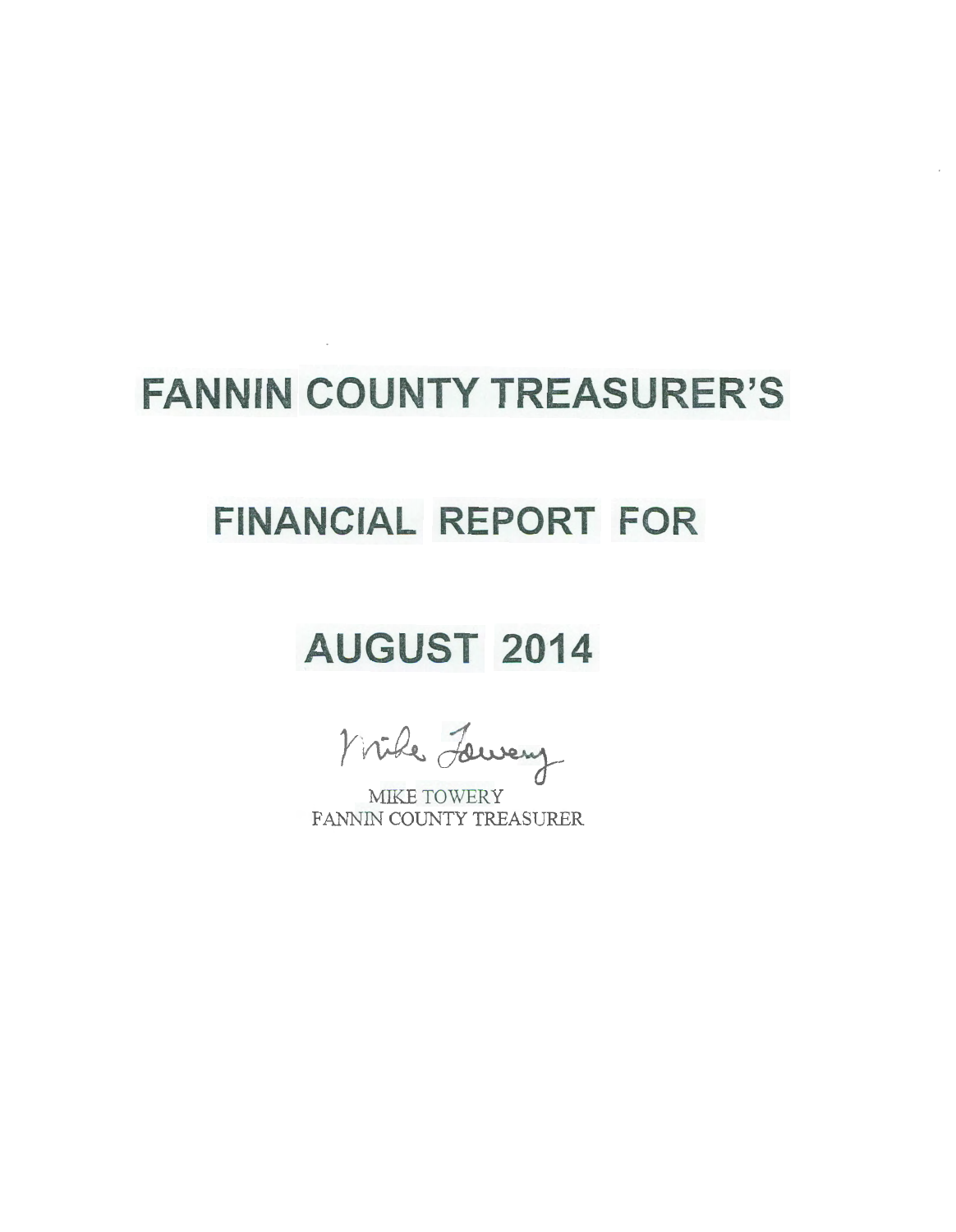| 09/05/2014<br>TIME:08:41 AM |                                                                                                                                             |                 | RECEIPT FILE LISTING |                                                                                                                                                                                   | PAGE 1<br>PREPARER:0007 |
|-----------------------------|---------------------------------------------------------------------------------------------------------------------------------------------|-----------------|----------------------|-----------------------------------------------------------------------------------------------------------------------------------------------------------------------------------|-------------------------|
| RECEIPT                     | S RECEIVED FROM                                                                                                                             | RECEIVED POSTED | -----------          | NO DESCRIPTION                                                                                                                                                                    | AMOUNT                  |
|                             | 0000140906 P F.C. BOND SUPERVISOR<br>BANK: 10-103-100 GENERAL-COMBINED FUNDS CHECKING                                                       |                 |                      | INCOME:10-340-573 BOND SUPERVISION FEES<br>TOTAL RECEIPT AMOUNT ----->                                                                                                            | 351,00<br>351.00        |
|                             | BANK: 10-103-100 GENERAL-COMBINED FUNDS CHECKING                                                                                            |                 |                      | 0000140907 P RED RIVER REGIONAL HOSPITAL 08-01-2014 08-01-2014 01 APRIL, MAY & JUNE 2014<br>INCOME:10-367-100 HOSPITAL QUARTERLY PAYMENT<br>TOTAL RECEIPT AMOUNT -----> 50,000.00 | 50,000.00               |
|                             | 0000140908 P SECRETARY OF STATE 08-01-2014 08-01-2014 01 TAMMY BIGGAR TRAVEL<br>BANK:45-103-100 CHAPTER 19-COMBINED FUNDS CHECKING          |                 |                      | INCOME:45-330-403 CHAPTER 19 FUNDS<br>TOTAL RECEIPT AMOUNT ----->                                                                                                                 | 901.40<br>901,40        |
|                             | 0000140909 P COMPTROLLER- JUDICIARY 08-01-2014 08-01-2014 01 ASST. DA LONGEVITY PAY<br>BANK:10-103-100 GENERAL-COMBINED FUNDS CHECKING      |                 |                      | INCOME:10-370-151 ASST. DA LONGEVITY PAY<br>TOTAL RECEIPT AMOUNT ----->                                                                                                           | 960,00<br>960.00        |
|                             | 0000140910 P CRIMINAL D.A. TRUST FUND 08-01-2014 08-01-2014 01 DISTRICT ATTORNEY FEES<br>BANK:36-103-136 D. A. FEE CASH ACCT.               |                 |                      | INCOME: 36-340-475 DISTRICT ATTORNEY FEES<br>TOTAL RECEIPT AMOUNT ----->                                                                                                          | 312.61<br>312.61        |
|                             | 0000140911 P CRIMINAL D.A. TRUST FUND<br>BANK: 10-103-100 GENERAL-COMBINED FUNDS CHECKING                                                   |                 |                      | INCOME:10-340-475 DISTRICT ATTORNEY FEES                                                                                                                                          | 31.77                   |
|                             | BANK:10-103-100 GENERAL-COMBINED FUNDS CHECKING                                                                                             |                 |                      | 02 POSTAL EXPENSES<br>INCOME: 10-475-311 POSTAL EXPENSES<br>TOTAL RECEIPT AMOUNT ----->                                                                                           | 19.17<br>50.94          |
|                             | 0000140912 P KFYN-VISION MEDIA GROUP INC. 08-01-2014 08-01-2014 01 AUG. 2014 TOWER RENT<br>BANK: 10-103-100 GENERAL-COMBINED FUNDS CHECKING |                 |                      | INCOME:10-370-100 KFYN-RADIO TOWER RENT<br>TOTAL RECEIPT AMOUNT ----->                                                                                                            | 200.00<br>200.00        |
|                             | 0000140913 P STATE BAR OF TEXAS 08-04-2014 08-04-2014 01 REFUND<br>BANK: 10-103-100 GENERAL-COMBINED FUNDS CHECKING                         |                 |                      | INCOME:10-475-428 TRAINING/TUITION<br>TOTAL RECEIPT AMOUNT ----->                                                                                                                 | 620,00<br>620,00        |
|                             | 0000140914 P SHERIFF'S OFFICE<br>BANK:10-103-100 GENERAL-COMBINED FUNDS CHECKING                                                            |                 |                      | 08-04-2014  08-04-2014  01 REIMB. FOR TRAVEL TO MARYLAND<br>INCOME: 10-560-428 PRISONER TRANSPORT<br>TOTAL RECEIPT AMOUNT -----> 15.00                                            | 15.00                   |
| 0000140915 P SECURUS        | BANK:10-103-100 GENERAL-COMBINED FUNDS CHECKING                                                                                             |                 |                      | 08-04-2014  08-04-2014  01 JUNE  2014 - JAIL PAY PHONE  15,335.67<br>INCOME:10-319-420 JAIL PAY PHONE COMMISSION<br>TOTAL RECEIPT AMOUNT -----> 15,335.67                         |                         |
|                             | BANK:87-103-187 CASH-JUVENILE PROBATION                                                                                                     |                 |                      | 0000140916 P F.C. JUVENILE PROBATION 08-05-2014 08-05-2014 01 PROBATION & DEFERRED PROSECUTION<br>INCOME:87-340-575 JUVENILE PROBATION FEES<br>TOTAL RECEIPT AMOUNT ----->        | 40.00<br>40,00          |
|                             | 0000140917 P F.C. JUVENILE PROBATION 08-05-2014 08-05-2014 01 COUNSELING FEES #2017<br>BANK:89-103-489 CASH-TJJD-N                          |                 |                      | INCOME:89-578-414 NON-RESIDENTIAL<br>TOTAL RECEIPT AMOUNT -----> 150.00                                                                                                           | 150.00                  |
|                             | 0000140918 P J.P. #2 08-05-2014 08-05-2014 01 COURT COSTS/ARREST FEES<br>BANK: 10-103-100 GENERAL-COMBINED FUNDS CHECKING                   |                 |                      | INCOME:10-318-130 COURT COSTS/ARREST FEES                                                                                                                                         | 1,402.48                |
|                             | BANK: 10-103-100 GENERAL-COMBINED FUNDS CHECKING                                                                                            |                 |                      | 02 SHERIFF FEES<br>INCOME:10-340-560 SHERIFF FEES                                                                                                                                 | 17.31                   |
|                             | BANK:10-103-100 GENERAL-COMBINED FUNDS CHECKING                                                                                             |                 |                      | 03 J. P. #2 FINES<br>INCOME: 10-350-456 J. P. #2 FINES                                                                                                                            | 205,00                  |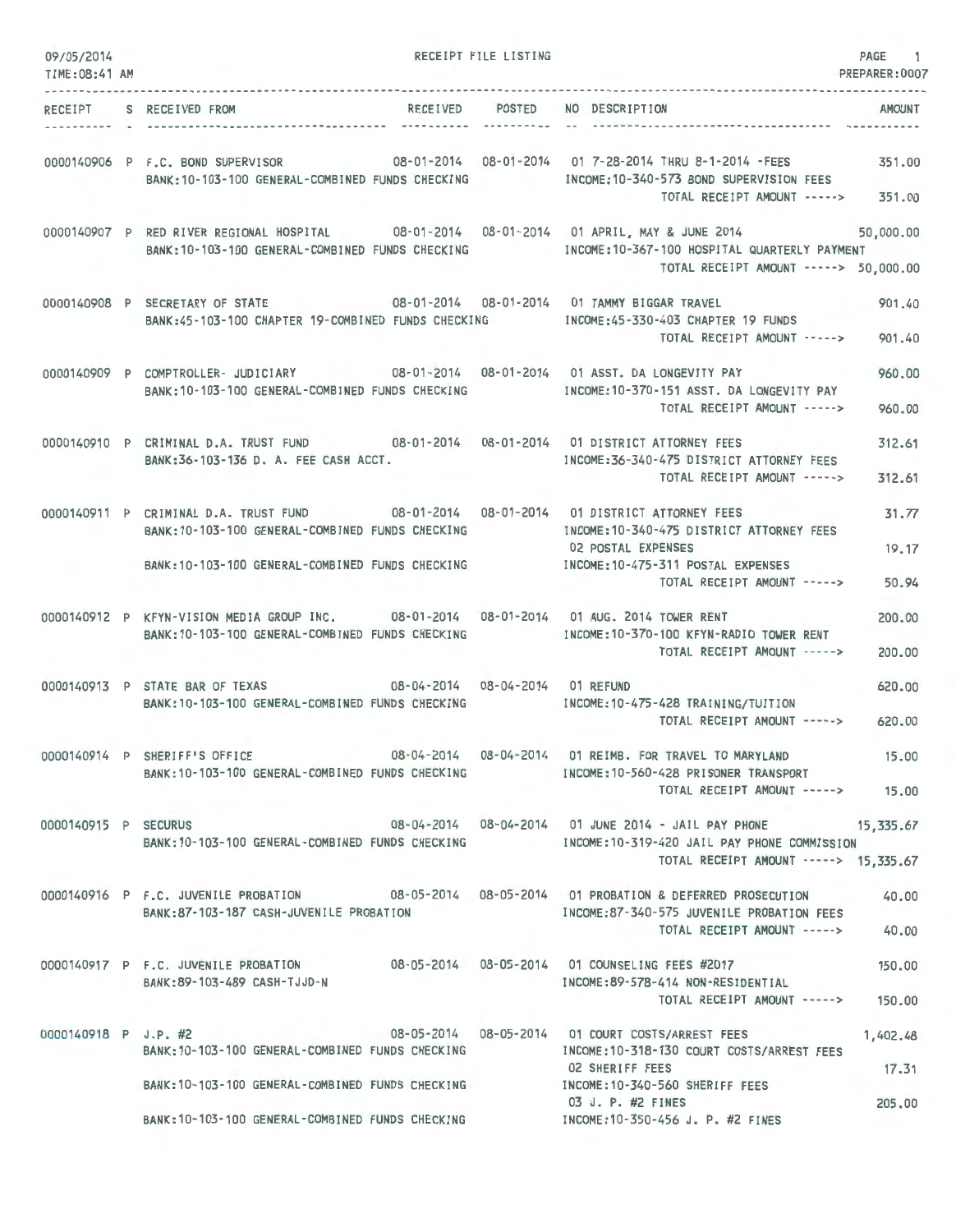| 09/05/2014<br>TIME: 08:41 AM |                                   | --------------------------                          | RECEIPT FILE LISTING |                                                                          | PAGE<br>PREPARER: 0007 |
|------------------------------|-----------------------------------|-----------------------------------------------------|----------------------|--------------------------------------------------------------------------|------------------------|
|                              | RECEIPT S RECEIVED FROM           | RECEIVED                                            | POSTED               | NO DESCRIPTION                                                           | <b>AMOUNT</b>          |
| 0000140918                   | Cont inued                        |                                                     |                      | 04 JUDICIAL SUPP.FEE(60 CENTS)                                           | 9.99                   |
|                              |                                   | BANK:10-103-100 GENERAL-COMBINED FUNDS CHECKING     |                      | INCOME:10-370-166 JUDICIAL SUPP.FEE(60 CENTS)                            |                        |
|                              |                                   |                                                     |                      | 05 JUROR REIMB.FEE                                                       | 66.72                  |
|                              |                                   | BANK: 10-103-100 GENERAL-COMBINED FUNDS CHECKING    |                      | INCOME:10-370-167 JUROR REIMB, FEE                                       |                        |
|                              |                                   |                                                     |                      | 06 J. P. #2 FEES                                                         | 364,80                 |
|                              |                                   | BANK: 10-103-100 GENERAL-COMBINED FUNDS CHECKING    |                      | INCOME:10-340-456 J. P. #2 FEES                                          |                        |
|                              |                                   |                                                     |                      | 07 J. P. #2 FEES                                                         | 425.00                 |
|                              |                                   | BANK:10-103-100 GENERAL-COMBINED FUNDS CHECKING     |                      | INCOME: 10-340-550 CONSTABLE FEES                                        |                        |
|                              |                                   |                                                     |                      | 08 JUSTICE OF PEACE FEES<br>INCOME:11-340-651 JUSTICE OF PEACE FEES      | 50.06                  |
|                              |                                   | BANK:11-103-100 C.H. SECURITY-COMBINED FUNDS CKING  |                      | 09 JUSTICE CT.BLDG.SEC.FEE                                               | 16.70                  |
|                              |                                   | BANK:14-103-100 JUST.CT.BLDG.SEC.-COMB.FUNDS CKING  |                      | INCOME: 14-370-168 JUSTICE CT.BLDG.SEC.FEE                               |                        |
|                              |                                   |                                                     |                      | 10 J.P.#2 TECHNOLOGY FEES                                                | 66.74                  |
|                              |                                   | BANK:27-103-100 J.P.#2 JUST.CT.TECH-COMB.FUND CKING |                      | INCOME:27-370-456 J.P.#2 TECHNOLOGY FEES                                 |                        |
|                              |                                   |                                                     |                      | 11 J. P. #2 FINES                                                        | 138.38                 |
|                              |                                   | BANK: 21-103-100 R&B#1-COMBINED FUNDS CHECKING      |                      | INCOME:21-350-456 J. P. #2 FINES                                         |                        |
|                              |                                   |                                                     |                      | 12 J. P. #2 FINES                                                        | 148,26                 |
|                              |                                   | BANK: 22-103-100 R&B#2- COMBINED FUNDS CHECKING     |                      | INCOME:22-350-456 J. P. #2 FINES                                         |                        |
|                              |                                   |                                                     |                      | 13 J. P. #2 FINES                                                        | 224.03                 |
|                              |                                   | BANK:23-103-100 R&B#3-COMBINED FUNDS CHECKING       |                      | INCOME:23-350-456 J. P. #2 FINES                                         |                        |
|                              |                                   |                                                     |                      | 14 J. P. #2 FINES                                                        | 118.63                 |
|                              |                                   | BANK: 24-103-100 R&B#4- COMBINED FUNDS CHECKING     |                      | INCOME:24-350-456 J. P. #2 FINES<br>TOTAL RECEIPT AMOUNT -----> 3,254.10 |                        |
|                              |                                   |                                                     |                      |                                                                          |                        |
|                              | 0000140919 P F.C. APPRAISAL DIST. | 08-06-2014  08-06-2014  01 CURRENT TAXES            |                      |                                                                          | 138.29                 |
|                              |                                   | BANK: 10-103-100 GENERAL-COMBINED FUNDS CHECKING    |                      | INCOME: 10-310-110 CURRENT TAXES                                         |                        |
|                              |                                   |                                                     |                      | <b>02 CURRENT TAXES</b>                                                  | 21,503.09              |
|                              |                                   | BANK: 10-103-100 GENERAL-COMBINED FUNDS CHECKING    |                      | INCOME: 10-310-110 CURRENT TAXES                                         |                        |
|                              |                                   |                                                     |                      | 03 CURRENT TAXES                                                         | 1,094.07               |
|                              |                                   | BANK:21-103-100 R&B#1-COMBINED FUNDS CHECKING       |                      | INCOME:21-310-110 CURRENT TAXES<br>04 CURRENT TAXES                      |                        |
|                              |                                   | BANK: 22-103-100 R&B#2- COMBINED FUNDS CHECKING     |                      | INCOME: 22-310-110 CURRENT TAXES                                         | 1,172.18               |
|                              |                                   |                                                     |                      | <b>05 CURRENT TAXES</b>                                                  | 1,771.20               |
|                              |                                   | BANK:23-103-100 R&B#3-COMBINED FUNDS CHECKING       |                      | INCOME: 23-310-110 CURRENT TAXES                                         |                        |
|                              |                                   |                                                     |                      | <b>06 CURRENT TAXES</b>                                                  | 937.84                 |
|                              |                                   | BANK: 24-103-100 R&B#4- COMBINED FUNDS CHECKING     |                      | INCOME: 24-310-110 CURRENT TAXES                                         |                        |
|                              |                                   |                                                     |                      | 07 DELINQUENT TAXES                                                      | 6,431.74               |
|                              |                                   | BANK: 10-103-100 GENERAL-COMBINED FUNDS CHECKING    |                      | INCOME: 10-310-120 DELINQUENT TAXES                                      |                        |
|                              |                                   |                                                     |                      | 08 DELINQUENT TAXES                                                      | 327.24                 |
|                              |                                   | BANK:21-103-100 R&B#1-COMBINED FUNDS CHECKING       |                      | INCOME: 21-310-120 DELINQUENT TAXES                                      |                        |
|                              |                                   |                                                     |                      | 09 DELINQUENT TAXES<br>INCOME: 22-310-120 DELINQUENT TAXES               | 350.61                 |
|                              |                                   | BANK: 22-103-100 R&B#2- COMBINED FUNDS CHECKING     |                      | 10 DELINQUENT TAXES                                                      | 529.78                 |
|                              |                                   | BANK:23-103-100 R&B#3-COMBINED FUNDS CHECKING       |                      | INCOME: 23-310-120 DELINQUENT TAXES                                      |                        |
|                              |                                   |                                                     |                      | 11 DELINQUENT TAXES                                                      | 280.52                 |
|                              |                                   | BANK:24-103-100 R&B#4- COMBINED FUNDS CHECKING      |                      | INCOME: 24-310-120 DELINQUENT TAXES                                      |                        |
|                              |                                   |                                                     |                      | TOTAL RECEIPT AMOUNT -----> 34,536.56                                    |                        |
|                              |                                   |                                                     |                      |                                                                          |                        |
|                              | 0000140920 P F.C. APPRAISAL DIST. |                                                     |                      | 08-06-2014   08-06-2014   01 DELINQUENT TAXES                            | 55.36                  |
|                              |                                   | BANK: 10-103-100 GENERAL-COMBINED FUNDS CHECKING    |                      | INCOME: 10-310-120 DELINQUENT TAXES<br>02 DELINQUENT TAXES               | 3.61                   |
|                              |                                   | BANK:21-103-100 R&B#1-COMBINED FUNDS CHECKING       |                      | INCOME: 21-310-120 DELINQUENT TAXES                                      |                        |
|                              |                                   |                                                     |                      | 03 DELINQUENT TAXES                                                      | 3.85                   |
|                              |                                   | BANK:22-103-100 R&B#2- COMBINED FUNDS CHECKING      |                      | INCOME:22-310-120 DELINQUENT TAXES                                       |                        |
|                              |                                   |                                                     |                      | 04 DELINQUENT TAXES                                                      | 5.82                   |

INCOME:23-310- 120 DELINQUENT TAXES

BANK:23-103-100 R&B#3-COMBINED FUNDS CHECKING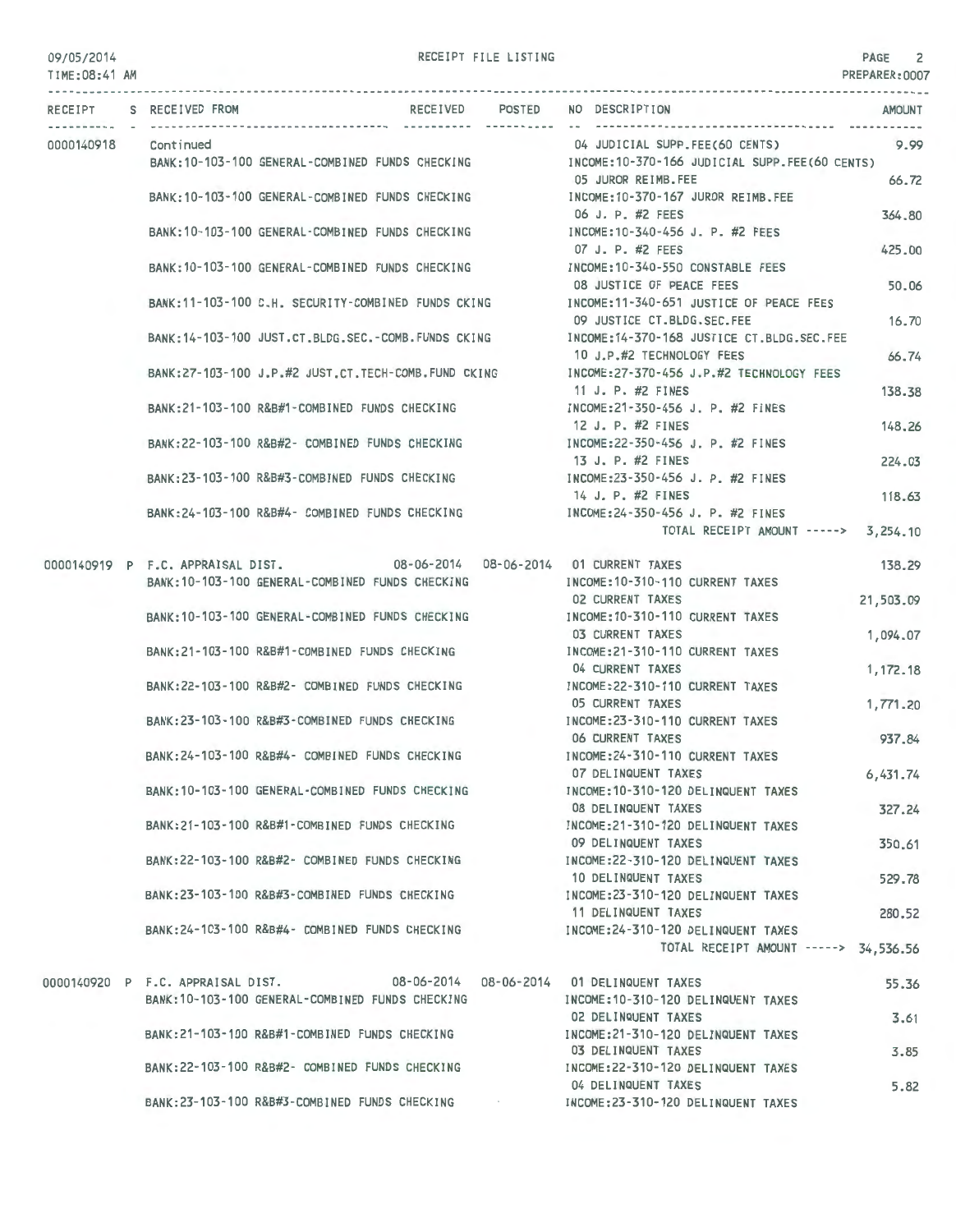| 09/05/2014<br>TIME:08:41 AM |                              |                                                                                                                                                                                                                                                        | RECEIPT FILE LISTING           |                                                                                                                                                                                                                                                                                                                                                                                                                                                                                                                   | PAGE<br>3<br>PREPARER:0007                                           |
|-----------------------------|------------------------------|--------------------------------------------------------------------------------------------------------------------------------------------------------------------------------------------------------------------------------------------------------|--------------------------------|-------------------------------------------------------------------------------------------------------------------------------------------------------------------------------------------------------------------------------------------------------------------------------------------------------------------------------------------------------------------------------------------------------------------------------------------------------------------------------------------------------------------|----------------------------------------------------------------------|
| RECEIPT                     | S RECEIVED FROM              |                                                                                                                                                                                                                                                        | RECEIVED POSTED<br>----------- | NO DESCRIPTION                                                                                                                                                                                                                                                                                                                                                                                                                                                                                                    | AMOUNT                                                               |
| 0000140920 Continued        |                              |                                                                                                                                                                                                                                                        |                                | 05 DELINQUENT TAXES<br>BANK:24-103-100 R&B#4- COMBINED FUNDS CHECKING MALL INCOME:24-310-120 DELINQUENT TAXES<br>TOTAL RECEIPT AMOUNT -----> 71.72                                                                                                                                                                                                                                                                                                                                                                | 3.08                                                                 |
|                             |                              | 0000140921 P FANNIN CO. OPERATING FUND 08-06-2014 08-06-2014 01 GRANT #713169 RANDOLPH<br>BANK: 93-103-909 CASH- #713169 RANDOLPH                                                                                                                      |                                | INCOME: 93-370-130 REFUNDS & MISCELLANEOUS<br>TOTAL RECEIPT AMOUNT ----->                                                                                                                                                                                                                                                                                                                                                                                                                                         | 100,00<br>100,00                                                     |
|                             | 0000140922 P SAM RAYBURN ISD | 08-06-2014  08-06-2014  01 17.30 TONS OF ROCK<br>BANK:23-103-100 R&B#3-COMBINED FUNDS CHECKING                                                                                                                                                         |                                | INCOME: 23-370-145 REIMBURSEMENT OF MATERIALS<br>TOTAL RECEIPT AMOUNT ----->                                                                                                                                                                                                                                                                                                                                                                                                                                      | 173.00<br>173.00                                                     |
|                             |                              | BANK: 10-103-100 GENERAL-COMBINED FUNDS CHECKING                                                                                                                                                                                                       |                                | 0000140923 P F.C. ENVIRONMENTAL DEVELOPMENT 08-06-2014 08-06-2014 01 SEWAGE PERMITS/INSPECTIONS<br>INCOME:10-320-300 SEWAGE PERMITS/INSPECTIONS<br>TOTAL RECEIPT AMOUNT ----->                                                                                                                                                                                                                                                                                                                                    | 5,655.02<br>5,655.02                                                 |
|                             |                              | BANK: 10-103-100 GENERAL-COMBINED FUNDS CHECKING                                                                                                                                                                                                       |                                | 0000140924 P F.C. HEALTH DEPT. FOOD INSPECTOR  08-07-2014  08-07-2014  01 FOOD SERV.PERMITS/CLASSES<br>INCOME:10-320-545 FOOD SERV.PERMITS/CLASSES<br>TOTAL RECEIPT AMOUNT ----->                                                                                                                                                                                                                                                                                                                                 | 770.00<br>770.00                                                     |
|                             |                              | BANK: 10-103-100 GENERAL-COMBINED FUNDS CHECKING                                                                                                                                                                                                       |                                | 0000140925 P F.C. TAX A/C - TABC JULY '14 08-07-2014 08-07-2014 01 ALCOHLIC BEVERAGE LICENSE<br>INCOME:10-320-200 ALCOHLIC BEVERAGE LICENSE<br>TOTAL RECEIPT AMOUNT ----->                                                                                                                                                                                                                                                                                                                                        | 260,00<br>260,00                                                     |
|                             | 0000140926 P F.C. TAX A/C    | BANK: 10-103-100 GENERAL-COMBINED FUNDS CHECKING                                                                                                                                                                                                       |                                | 08-07-2014  08-07-2014  01 COMMISSION ON CAR TITLES<br>INCOME: 10-321-250 COMMISSION ON CAR TITLES<br>TOTAL RECEIPT AMOUNT ----->                                                                                                                                                                                                                                                                                                                                                                                 | 660.00<br>660.00                                                     |
|                             | 0000140927 P F.C. TAX A/C    | BANK: 10-103-100 GENERAL-COMBINED FUNDS CHECKING<br>BANK:21-103-100 R&B#1-COMBINED FUNDS CHECKING<br>BANK:22-103-100 R&B#2- COMBINED FUNDS CHECKING<br>BANK:23-103-100 R&B#3-COMBINED FUNDS CHECKING                                                   |                                | 08-07-2014  08-07-2014  01 COMMISSIONS ON CAR REGIST<br>INCOME: 10-321-200 COMMISSIONS ON CAR REGIST<br>02 COUNTY'S ADDITIONAL \$10<br>INCOME:21-321-300 COUNTY'S ADDITIONAL \$10<br>03 COUNTY'S ADDITIONAL \$10<br>INCOME: 22-321-300 COUNTY'S ADDITIONAL \$10<br>04 COUNTY'S ADDITIONAL \$10<br>INCOME:23-321-300 COUNTY'S ADDITIONAL \$10<br>05 COUNTY'S ADDITIONAL \$10<br>BANK:24-103-100 R&B#4- COMBINED FUNDS CHECKING INCOME:24-321-300 COUNTY'S ADDITIONAL \$10<br>TOTAL RECEIPT AMOUNT -----> 11,535.74 | 2,685.74<br>1,946.11<br>2,085.06<br>3,150.60<br>1,668.23             |
|                             |                              | BANK: 10-103-100 GENERAL-COMBINED FUNDS CHECKING<br>BANK:21-103-100 R&B#1-COMBINED FUNDS CHECKING<br>BANK:22-103-100 R&B#2- COMBINED FUNDS CHECKING<br>BANK:23-103-100 R&B#3-COMBINED FUNDS CHECKING<br>BANK:24-103-100 R&B#4- COMBINED FUNDS CHECKING |                                | 0000140928 P F.C. TAX A/C 08-07-2014 08-07-2014 01 COMMISSIONS ON CAR REGIST<br>INCOME:10-321-200 COMMISSIONS ON CAR REGIST<br>02 COUNTY'S ADDITIONAL \$10<br>INCOME:21-321-300 COUNTY'S ADDITIONAL \$10<br>03 COUNTY'S ADDITIONAL \$10<br>INCOME:22-321-300 COUNTY'S ADDITIONAL \$10<br>04 COUNTY'S ADDITIONAL \$10<br>INCOME: 23-321-300 COUNTY'S ADDITIONAL \$10<br>05 COUNTY'S ADDITIONAL \$10<br>INCOME:24-321-300 COUNTY'S ADDITIONAL \$10<br>TOTAL RECEIPT AMOUNT ----->                                   | 1,798.69<br>1,385.37<br>1,484.28<br>2,242.80<br>1,187.55<br>8,098.69 |
|                             | 0000140929 P F.C. TAX A/C    | BANK: 10-103-100 GENERAL-COMBINED FUNDS CHECKING<br>BANK:21-103-100 R&B#1-COMBINED FUNDS CHECKING                                                                                                                                                      |                                | 08-07-2014  08-07-2014  01 COMMISSIONS ON CAR REGIST<br>INCOME:10-321-200 COMMISSIONS ON CAR REGIST<br>02 COUNTY'S ADDITIONAL \$10<br>INCOME:21-321-300 COUNTY'S ADDITIONAL \$10                                                                                                                                                                                                                                                                                                                                  | 5.70<br>6.60                                                         |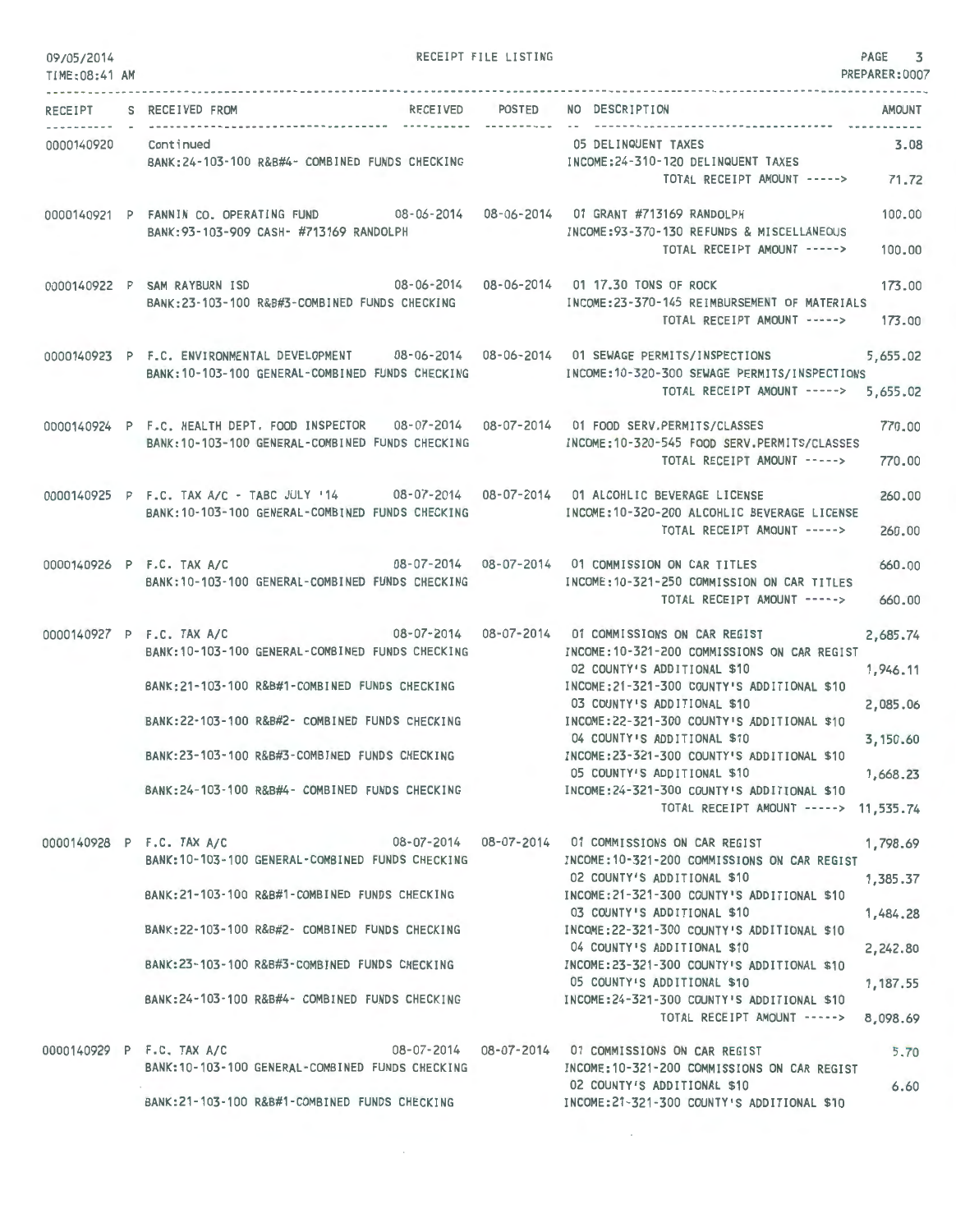| 09/05/2014<br>TIME: 08:41 AM |                                                                                                                                       | RECEIPT FILE LISTING |                                                                            | PAGE<br>4<br>PREPARER: 0007 |
|------------------------------|---------------------------------------------------------------------------------------------------------------------------------------|----------------------|----------------------------------------------------------------------------|-----------------------------|
|                              | RECEIPT S RECEIVED FROM                                                                                                               | RECEIVED POSTED      | NO DESCRIPTION                                                             | <b>AMOUNT</b>               |
| 0000140929                   | Continued                                                                                                                             |                      | 03 COUNTY'S ADDITIONAL \$10                                                | 7.07                        |
|                              | BANK:22-103-100 R&B#2- COMBINED FUNDS CHECKING MANUSIC INCOME:22-321-300 COUNTY'S ADDITIONAL \$10                                     |                      | 04 COUNTY'S ADDITIONAL \$10                                                | 10.67                       |
|                              | BANK:23-103-100 R&B#3-COMBINED FUNDS CHECKING                                                                                         |                      | INCOME:23-321-300 COUNTY'S ADDITIONAL \$10<br>05 COUNTY'S ADDITIONAL \$10  | 5.66                        |
|                              | BANK: 24-103-100 R&B#4- COMBINED FUNDS CHECKING                                                                                       |                      | INCOME: 24-321-300 COUNTY'S ADDITIONAL \$10<br>TOTAL RECEIPT AMOUNT -----> | 35.70                       |
|                              | 0000140930 P F.C. TAX A/C<br>BANK: 10-103-100 GENERAL-COMBINED FUNDS CHECKING                                                         |                      | INCOME: 10-321-200 COMMISSIONS ON CAR REGIST                               | 11.40                       |
|                              | BANK: 21-103-100 R&B#1-COMBINED FUNDS CHECKING                                                                                        |                      | 02 COUNTY'S ADDITIONAL \$10<br>INCOME: 21-321-300 COUNTY'S ADDITIONAL \$10 | 13.19                       |
|                              | BANK: 22-103-100 R&B#2- COMBINED FUNDS CHECKING                                                                                       |                      | 03 COUNTY'S ADDITIONAL \$10<br>INCOME: 22-321-300 COUNTY'S ADDITIONAL \$10 | 14.14                       |
|                              |                                                                                                                                       |                      | 04 COUNTY'S ADDITIONAL \$10                                                | 21.36                       |
|                              | BANK: 23-103-100 R&B#3-COMBINED FUNDS CHECKING                                                                                        |                      | INCOME:23-321-300 COUNTY'S ADDITIONAL \$10<br>05 COUNTY'S ADDITIONAL \$10  | 11.31                       |
|                              | BANK: 24-103-100 R&B#4- COMBINED FUNDS CHECKING                                                                                       |                      | INCOME: 24-321-300 COUNTY'S ADDITIONAL \$10<br>TOTAL RECEIPT AMOUNT -----> | 71.40                       |
|                              | 0000140931 P F.C. JUVENILE PROBATION                                                                                                  |                      |                                                                            | 25,00                       |
|                              | BANK: 89-103-489 CASH-TJJD-N                                                                                                          |                      | INCOME: 89-578-414 NON-RESIDENTIAL<br>TOTAL RECEIPT AMOUNT ----->          | 25.00                       |
|                              | 0000140932 P F.C. JUVENILE PROBATION                                                                                                  |                      |                                                                            | 10.00                       |
|                              | BANK:87-103-187 CASH-JUVENILE PROBATION                                                                                               |                      | INCOME:87-340-575 JUVENILE PROBATION FEES<br>TOTAL RECEIPT AMOUNT ----->   | 10.00                       |
|                              | 0000140933 P F.C. BOND SUPERVISOR 08-08-2014 08-08-2014 01 8-4-14 THRU 8-8-14 SUPERVISION FEES                                        |                      |                                                                            | 1,350.00                    |
|                              | BANK: 10-103-100 GENERAL-COMBINED FUNDS CHECKING                                                                                      |                      | INCOME: 10-340-573 BOND SUPERVISION FEES<br>TOTAL RECEIPT AMOUNT ----->    | 1,350.00                    |
|                              | 0000140934 P CARPENTER'S BAIL BONDS 08-08-2014 08-08-2014 01 SURETY BAIL BOND FEE                                                     |                      |                                                                            | 90.00                       |
|                              | BANK: 13-103-113 SURETY BAIL BOND FEE                                                                                                 |                      | INCOME: 13-345-113 SURETY BAIL BOND FEE<br>TOTAL RECEIPT AMOUNT ----->     | 90.00                       |
|                              | 0000140935 P DOC'S BAIL BONDS                                                                                                         |                      |                                                                            | 75.00                       |
|                              | BANK: 13-103-113 SURETY BAIL BOND FEE                                                                                                 |                      | INCOME:13-345-113 SURETY BAIL BOND FEE<br>TOTAL RECEIPT AMOUNT ----->      | 75,00                       |
|                              | 0000140936 P FANNIN COUNTY BAIL 08-08-2014 08-08-2014 01 SURETY BAIL BOND FEE                                                         |                      |                                                                            | 270,00                      |
|                              | BANK:13-103-113 SURETY BAIL BOND FEE                                                                                                  |                      | INCOME: 13-345-113 SURETY BAIL BOND FEE<br>TOTAL RECEIPT AMOUNT ----->     | 270.00                      |
|                              | 0000140937 P SHIPMAN COMMUNICATIONS 08-08-2014 08-08-2014 01 2013 HOMELAND SECURITY                                                   |                      |                                                                            | 700.00                      |
|                              | BANK:44-103-100 HOMELAND SECURITY-COMB.FUND CHKING MODE:44-330-420 2013 HOMELAND SECURITY                                             |                      | TOTAL RECEIPT AMOUNT ----->                                                | 700.00                      |
|                              | 0000140938 P COMPTROLLER-STATE FISCAL 08-08-2014 08-08-2014 01 SALES TAX REVENUES<br>BANK: 10-103-100 GENERAL-COMBINED FUNDS CHECKING |                      | INCOME:10-318-160 SALES TAX REVENUES                                       | 57,541.64                   |
|                              |                                                                                                                                       |                      | 02 SALES TAX REVENUES<br>INCOME:21-318-160 SALES TAX REVENUES              | 2,926.33                    |
|                              | BANK:21-103-100 R&B#1-COMBINED FUNDS CHECKING<br>BANK:22-103-100 R&B#2- COMBINED FUNDS CHECKING                                       |                      | 03 SALES TAX REVENUES<br>INCOME:22-318-160 SALES TAX REVENUES              | 3,138.89                    |
|                              |                                                                                                                                       |                      | 04 SALES TAX REVENUES                                                      | 4,733.14                    |
|                              | BANK:23-103-100 R&B#3-COMBINED FUNDS CHECKING                                                                                         |                      | INCOME:23-318-160 SALES TAX REVENUES                                       |                             |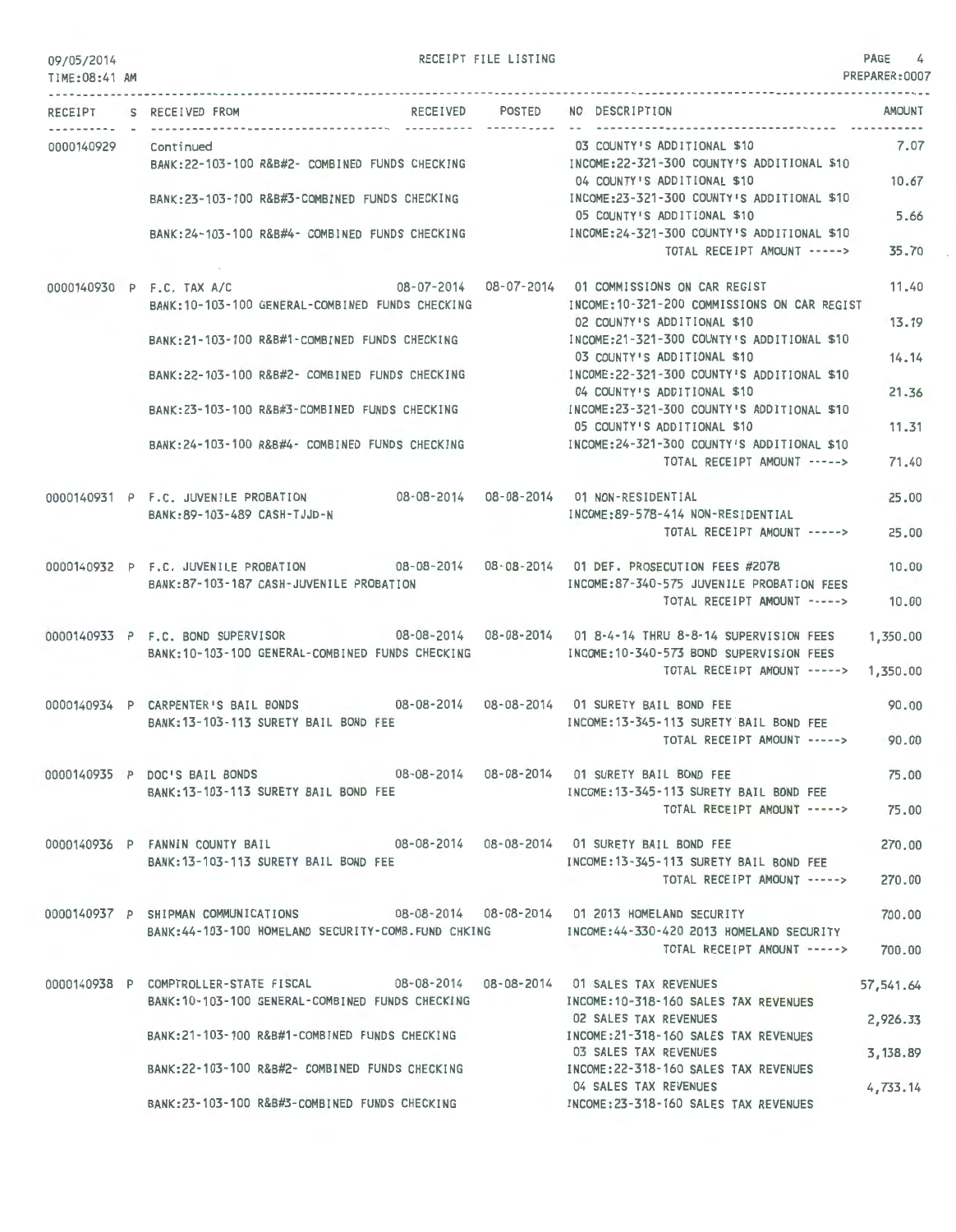## 09/05/2014

RECEIPT FILE LISTING **PAGE** 5

| TIME: 08:41 AM       |                                                        |                                                                     | PREPARER: UUU/ |
|----------------------|--------------------------------------------------------|---------------------------------------------------------------------|----------------|
| RECEIPT              | RECEIVED POSTED NO DESCRIPTION<br>S RECEIVED FROM      |                                                                     | AMOUNT         |
| 0000140938 Continued |                                                        | 05 SALES TAX REVENUES                                               | 2,515.37       |
|                      | BANK:24-103-100 R&B#4- COMBINED FUNDS CHECKING         | INCOME:24-318-160 SALES TAX REVENUES                                |                |
|                      |                                                        | TOTAL RECEIPT AMOUNT -----> 70,855.37                               |                |
|                      | 0000140939 P LEGEND BANK                               |                                                                     | 306,11         |
|                      | BANK: 10-103-100 GENERAL-COMBINED FUNDS CHECKING       | INCOME: 10-360-100 INTEREST EARNINGS                                |                |
|                      |                                                        | <b>02 INTEREST EARNINGS</b>                                         | 6,71           |
|                      | BANK:11-103-100 C.H. SECURITY-COMBINED FUNDS CKING     | INCOME:11-360-100 INTEREST EARNINGS                                 |                |
|                      |                                                        | 03 INTEREST EARNINGS                                                | 0.76           |
|                      | BANK: 12-103-100 CO.CLK.VITAL STAT.-COMB.FUNDS CKING   | INCOME: 12-360-100 INTEREST EARNINGS                                |                |
|                      |                                                        | 04 INTEREST EARNINGS<br>INCOME:18-360-100 INTEREST EARNINGS         | 3.24           |
|                      | BANK: 18-103-100 CO.CLK.REC.MNGMT.-COMB.FUNDS CKING    | 05 INTEREST EARNINGS                                                | 0.58           |
|                      | BANK: 19-103-100 DIST.CLK.REC.MNGMT-COMB.FUNDS CKING   | INCOME: 19-360-100 INTEREST EARNINGS                                |                |
|                      |                                                        | 06 INTEREST EARNINGS                                                | 4.49           |
|                      | BANK:20-103-100 CO.OFF.REC.MNGMT-COMB. FUNDS CKING     | INCOME:20-360-100 INTEREST EARNINGS                                 |                |
|                      |                                                        | 07 INTEREST EARNINGS                                                | 11.24          |
|                      | BANK:21-103-100 R&B#1-COMBINED FUNDS CHECKING          | INCOME: 21-360-100 INTEREST EARNINGS                                |                |
|                      |                                                        | 08 INTEREST EARNINGS                                                | 9.60           |
|                      | BANK:22-103-100 R&B#2- COMBINED FUNDS CHECKING         | INCOME: 22-360-100 INTEREST EARNINGS                                |                |
|                      |                                                        | 09 INTEREST EARNINGS                                                | 22.03          |
|                      | BANK:23-103-100 R&B#3-COMBINED FUNDS CHECKING          | INCOME: 23-360-100 INTEREST EARNINGS                                |                |
|                      |                                                        | 10 INTEREST EARNING                                                 | 8.84           |
|                      | BANK:24-103-100 R&B#4- COMBINED FUNDS CHECKING         | INCOME: 24-360-100 INTEREST EARNING                                 | 3.07           |
|                      |                                                        | 11 INTEREST EARNINGS<br>INCOME: 26-360-100 INTEREST EARNINGS        |                |
|                      | BANK: 26-103-100 J.P.#1 JUST.CT. TECH-COMB. FUND CKING | 12 INTEREST EARNINGS                                                | 0.80           |
|                      | BANK: 27-103-100 J.P.#2 JUST.CT. TECH-COMB. FUND CKING | INCOME: 27-360-100 INTEREST EARNINGS                                |                |
|                      |                                                        | 13 INTEREST EARNINGS                                                | 0.31           |
|                      | BANK: 28-103-100 J.P.#3 JUST.CT. TECH-COMB. FUND CKING | INCOME: 28-360-100 INTEREST EARNINGS                                |                |
|                      |                                                        | 14 INTEREST INCOME                                                  | 0.80           |
|                      | RANK: 34-103-100 DISTRICT CT.REC.ARCHIVE COMB. FUND C  | INCOME: 34-360-100 INTEREST INCOME                                  |                |
|                      |                                                        | 15 INTEREST EARNINGS                                                | 60.37          |
|                      | BANK: 35-103-100 LAW LIBRARY-COMBINED FUND CHECKING    | INCOME: 35-360-100 INTEREST EARNINGS                                |                |
|                      |                                                        | 16 INTEREST EARNINGS<br>INCOME: 38-360-100 INTEREST EARNINGS        | 0.04           |
|                      | BANK:38-103-100 IHC CO-OP GIN-COMBINED FUND CKING      | 17 INTEREST EARNINGS                                                | 0.67           |
|                      | BANK:39-103-100 IHC B.R. COOPER-COMB. FUND CHECKING    | INCOME: 39-360-100 INTEREST EARNINGS                                |                |
|                      |                                                        | 18 INTEREST EARNINGS                                                | 1.51           |
|                      | BANK:52-103-100 COURT RECORDS PRESERVATION-COMB.FUN    | INCOME: 52-360-100 INTEREST EARNINGS                                |                |
|                      |                                                        | 19 INTEREST EARNINGS                                                | 1.29           |
|                      | RANK:59-103-100 DRUG COURT-COMBINED FUNDS              | INCOME: 59-360-100 INTEREST EARNINGS                                |                |
|                      |                                                        | 20 INTEREST EARNINGS                                                | 1.55           |
|                      | BANK: 70-103-100 RIGHT OF WAY-COMBINED FUND CHECKING   | INCOME: 70-360-100 INTEREST EARNINGS                                |                |
|                      |                                                        | 21 INTEREST EARNINGS                                                | 0.22           |
|                      | RANK: 92-103-100 STATZER-COMBINED FUNDS CHECKING       | INCOME: 92-360-100 INTEREST EARNINGS<br><b>22 INTEREST EARNINGS</b> | 0.06           |
|                      | BANK: 36-103-136 D. A. FEE CASH ACCT.                  | INCOME: 36-360-100 INTEREST EARNINGS                                |                |
|                      |                                                        | 23 INTEREST EARNINGS-SEIZURE FUND                                   | 0.06           |
|                      | BANK: 36-103-236 D.A. FEE SEIZURE FUND                 | INCOME: 36-360-236 INTEREST EARNINGS-SEIZURE FUND                   |                |
|                      |                                                        | 24 INTEREST EARNINGS                                                | 0.26           |
|                      | BANK: 37-103-137 CASH-CONTRABAND SEIZURE               | INCOME: 37-360-100 INTEREST EARNINGS                                |                |
|                      |                                                        | 25 INTEREST EARNINGS                                                | 0.01           |
|                      | BANK:55-103-155 F.C. LAW ENFORCEMENT EDUCATION         | INCOME: 55-360-100 INTEREST EARNINGS                                |                |
|                      |                                                        | 26 INTEREST EARNINGS                                                | 0.21           |
|                      | BANK:56-103-156 CASH-F C SHERIFF FORFEITURE            | INCOME: 56-360-100 INTEREST EARNINGS                                |                |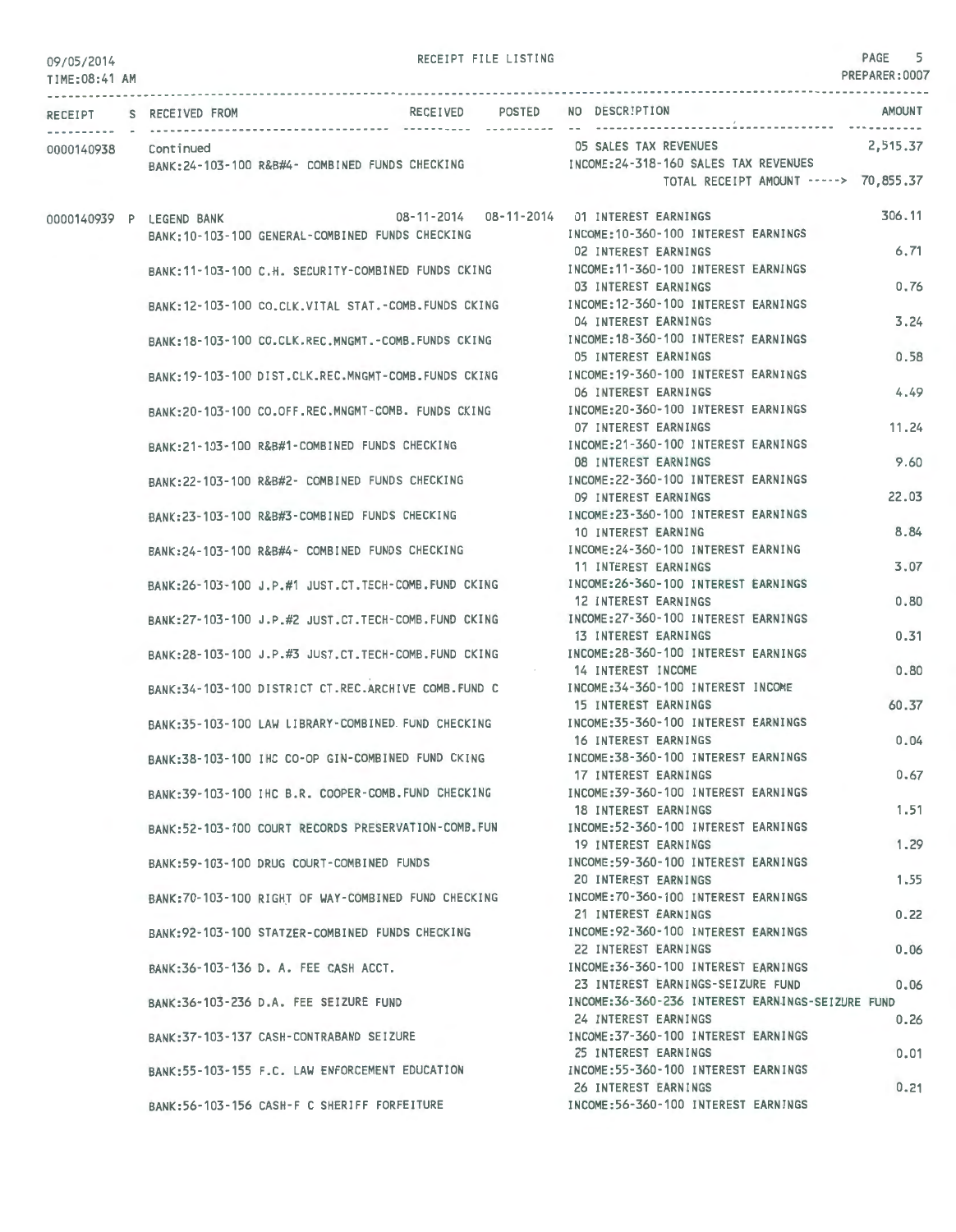09/05/2014 PAGE 6 PREPARER:0007 TIME:08:41 AM PREPARER:0007 --------------------------------------------------------------------------------------------------------------------------------- RECEIPT S RECEIVED FROM 0000140939 Continued BANK:89-103-992 CASH-INTEREST INCOME BANK:10-100-100 PAYROLL BANK:21 - 100-100 PAYROLL BANK:22-100-100 PAYROLL BANK:23-100-100 PAYROLL BANK:24- 100-100 PAYROLL 0000140940 P FANNIN COUNTY CSCD RECEIVED POSTED NO DESCRIPTION 27 INTEREST INCOME INCOME:89-360-189 INTEREST INCOME 28 INTEREST EARNINGS INCOME:10-360-100 INTEREST EARNINGS 29 INTEREST EARN INGS INCOME:21-360-100 INTEREST EARNINGS 30 INTEREST EARNINGS INCOME:22-360-100 INTEREST EARNINGS 31 INTEREST EARNINGS INCOME:23-360-100 INTEREST EARNINGS 32 INTEREST EARNING INCOME:24-360-100 INTEREST EARNING TOTAL RECEIPT AMOUNT -----> 08-11-2014 08-11-2014 01 RESTITUTION # 19729-ARNOLD BANK:10-103-100 GENERAL-COMBINED FUNDS CHECKING INCOME:10-370-130 REFUNDS & MISCELLANEOUS AMOUNT 0.45 1.39 0.01 0.01 0.01  $0.01$ 446.71 32.45 TOTAL RECEIPT AMOUNT -----> 32.45 0000140941 P TEXPOOL BANK:10-103-175 TEXPOOL BANK:21-103-175 TEXPOOL BANK :22- 103-175 TEXPOOL BANK:23-103-175 TEXPOOL BANK :24-103-175 TEXPOOL 08-11-2014 08-11-2014 01 INTEREST EARNINGS INCOME:10-360-100 INTEREST EARNINGS 02 INTEREST EARNINGS INCOME:21-360-100 INTEREST EARNINGS 03 INTEREST EARNINGS INCOME:22-360-100 INTEREST EARNINGS 04 INTEREST EARNINGS INCOME:23 -360-100 INTEREST EARNINGS 05 INTEREST EARNING INCOME:24-360-100 INTEREST EARNING 06 INTEREST EARNINGS BANK:38- 103-175 IHC CO-OP GIN TEXPOOL INCOME:38-360- 100 INTEREST EARNINGS 07 INTEREST EARNINGS INCOME: 39-360-100 INTEREST EARNINGS 08 INTEREST EARNINGS INCOME:70-360-100 INTEREST EARNINGS BANK:39-103-175 B.R. COOPER-TEXPOOL BANK:70-103-175 TEXPOOL BANK:92-103-175 TEXPOOL 0000140942 P F.C. TAX A/C -TPW-JULY 2014 08- 12- 2014 08-12-2014 01 TPW BOAT REG. / TITLES BANK:10-103-100 GENERAL-COMBINED FUNDS CHECKING INCOME:10-321-400 TPW BOAT REG./TITLES 0000140943 P F.C. TAX A/C - W/E 8-8-2014 08-12-2014 08-12-2014 01 COMMISSION ON CAR TITLES BANK:10-103-100 GENERAL-COMBINED FUNDS CHECKING [INCOME:10-321-250 COMMISSION ON CAR TITLES 09 INTEREST EARNINGS INCOME:92-360-100 INTEREST EARNINGS TOTAL RECEIPT AMOUNT -----> TOTAL RECEIPT AMOUNT -----> TOTAL RECEIPT AMOUNT -----> 13.78 0.41 5.36 6.02 3.37 0.55 0.24 3.50 0.95 34 . 18 726.97 726.97 770.00 770.00 0000140944 P F.C. TAX A/C - W/E 8-8-2014 08-12-2014 08-12-2014 01 COMMISSIONS ON CAR REGIST 1,822.55 BANK:10-103-100 GENERAL-COMBINED FUNDS CHECKING BANK:21-103-100 R&B#1-COMBINED FUNDS CHECKING BANK:22-103-100 R&B#2- COMBINED FUNDS CHECKING BANK:23-103-100 R&B#3-COMBINED FUNDS CHECKING BANK:24-103-100 R&B#4- COMBINED FUNDS CHECKING INCOME:10 -321 -200 COMMISSIONS ON CAR REGIST 02 COUNTY'S ADDITIONAL \$10 INCOME:21-321-300 COUNTY'S ADDITIONAL \$10 03 COUNTY'S ADDITIONAL \$10 INCOME:22-321-300 COUNTY'S ADDITIONAL \$10 1,468.93 1,573.81 04 COUNTY'S ADDITIONAL \$10 2,378.08 INCOME:23-321-300 COUNTY'S ADDITIONAL \$10 05 COUNTY'S ADDITIONAL \$10 INCOME: 24-321-300 COUNTY'S ADDITIONAL \$10 1,259.18 TOTAL RECEIPT AMOUNT -----> 8,502 .55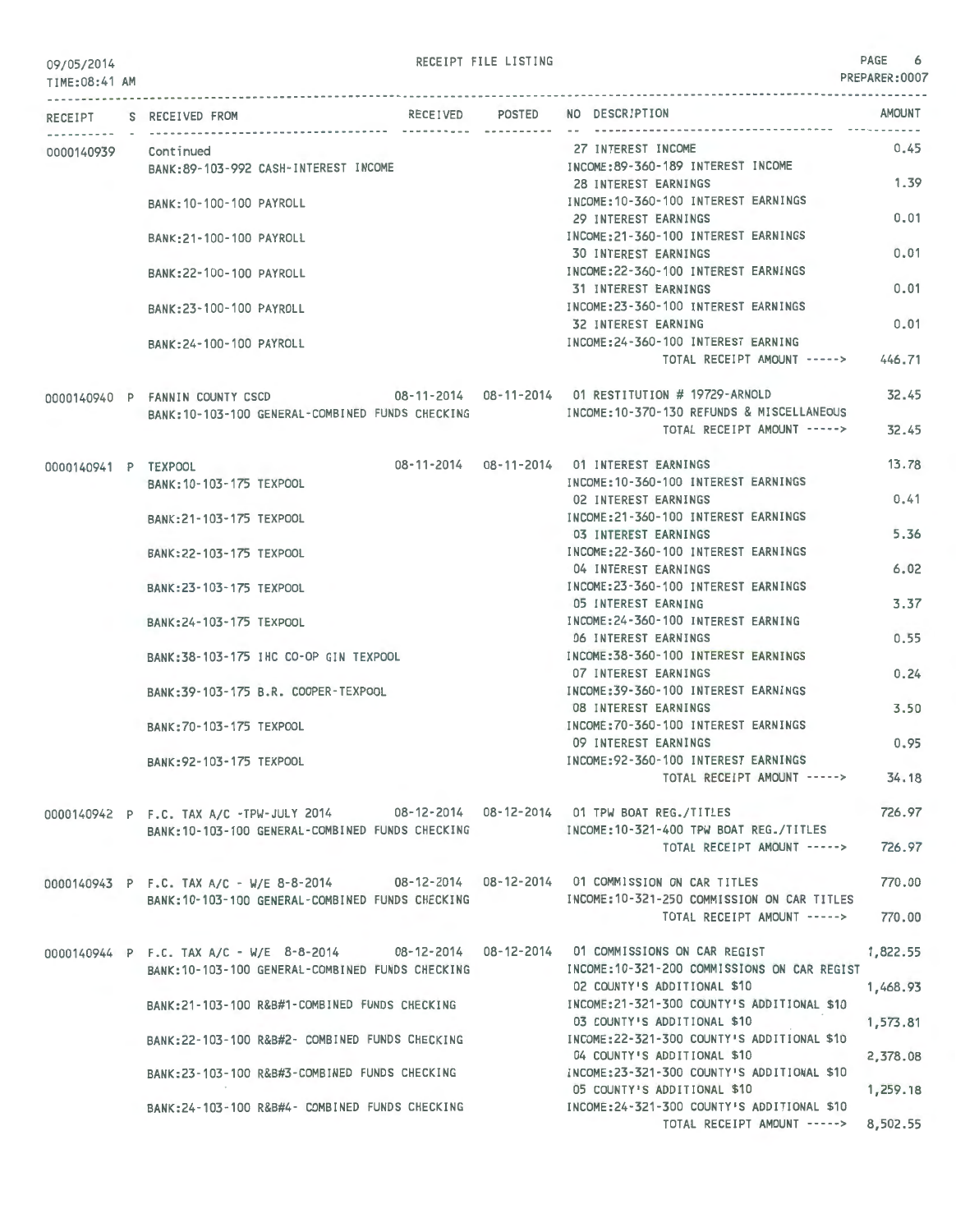| 09/05/2014 |  |
|------------|--|
|------------|--|

RECEIPT FILE LISTING

PAGE 7

| UY/U3/ZU14<br>TIME: 08:41 AM |                                                                                                                                 |               | PREPARER:0007                                                                         |  |
|------------------------------|---------------------------------------------------------------------------------------------------------------------------------|---------------|---------------------------------------------------------------------------------------|--|
|                              | RECEIPT S RECEIVED FROM                                                                                                         | ------------- | RECEIVED POSTED NO DESCRIPTION<br>AMOUNT                                              |  |
|                              | 0000140945 P F.C. APPRAISAL DISTRICT 08-13-2014 08-13-2014 01 CURRENT TAXES<br>BANK: 10-103-100 GENERAL-COMBINED FUNDS CHECKING |               | 11,843.18<br>INCOME: 10-310-110 CURRENT TAXES                                         |  |
|                              | BANK: 10-103-100 GENERAL-COMBINED FUNDS CHECKING                                                                                |               | 6.63<br>02 G.F.A.B.P. CURRENT TAXES<br>INCOME: 10-310-110 CURRENT TAXES               |  |
|                              | BANK: 10-103-100 GENERAL-COMBINED FUNDS CHECKING                                                                                |               | 399.94<br>03 TAX CERTIFICATES<br>INCOME: 10-321-901 TAX CERTIFICATES                  |  |
|                              |                                                                                                                                 |               | 602.57<br>04 CURRENT TAXES<br>INCOME: 21-310-110 CURRENT TAXES                        |  |
|                              | BANK: 21-103-100 R&B#1-COMBINED FUNDS CHECKING                                                                                  |               | 05 CURRENT TAXES<br>645.60                                                            |  |
|                              | BANK: 22-103-100 R&B#2- COMBINED FUNDS CHECKING                                                                                 |               | INCOME: 22-310-110 CURRENT TAXES<br>975.52<br>06 CURRENT TAXES                        |  |
|                              | BANK: 23-103-100 R&B#3-COMBINED FUNDS CHECKING                                                                                  |               | INCOME: 23-310-110 CURRENT TAXES<br><b>07 CURRENT TAXES</b><br>516.53                 |  |
|                              | BANK:24-103-100 R&B#4- COMBINED FUNDS CHECKING                                                                                  |               | INCOME: 24-310-110 CURRENT TAXES<br><b>08 DELINQUENT TAXES</b><br>7,415.07            |  |
|                              | BANK: 10-103-100 GENERAL-COMBINED FUNDS CHECKING                                                                                |               | INCOME: 10-310-120 DELINQUENT TAXES<br>09 G.F.A.B.P. DELQ. TAXES<br>13.48             |  |
|                              | BANK: 10-103-100 GENERAL-COMBINED FUNDS CHECKING                                                                                |               | INCOME: 10-310-120 DELINQUENT TAXES<br>377.27<br>10 DELINQUENT TAXES                  |  |
|                              | BANK: 21-103-100 R&B#1-COMBINED FUNDS CHECKING                                                                                  |               | INCOME: 21-310-120 DELINQUENT TAXES<br>11 DELINQUENT TAXES<br>404.21                  |  |
|                              | BANK: 22-103-100 R&B#2- COMBINED FUNDS CHECKING                                                                                 |               | INCOME: 22-310-120 DELINQUENT TAXES<br>610.78<br>12 DELINQUENT TAXES                  |  |
|                              | BANK:23-103-100 R&B#3-COMBINED FUNDS CHECKING                                                                                   |               | INCOME: 23-310-120 DELINQUENT TAXES<br>13 DELINQUENT TAXES<br>323.40                  |  |
|                              | BANK: 24-103-100 R&B#4- COMBINED FUNDS CHECKING                                                                                 |               | INCOME:24-310-120 DELINQUENT TAXES<br>TOTAL RECEIPT AMOUNT -----> 24,134.18           |  |
|                              | 0000140946 P THE AMERICAN BOTTLING CO. 08-13-2014 08-13-2014 01 DR. PEPPER COMMISSION                                           |               | 52.00                                                                                 |  |
|                              | BANK: 10-103-100 GENERAL-COMBINED FUNDS CHECKING                                                                                |               | INCOME: 10-370-510 DR. PEPPER COMMISSION<br>TOTAL RECEIPT AMOUNT -----><br>52.00      |  |
|                              | 0000140947 P RPR ENVIRONMENTAL SERVICES                                                                                         |               | 08-13-2014  08-13-2014  01 SALE OF USED OIL<br>107.50                                 |  |
|                              | BANK: 22-103-100 R&B#2- COMBINED FUNDS CHECKING                                                                                 |               | INCOME: 22-370-130 REFUNDS & MISCELLANEOUS<br>TOTAL RECEIPT AMOUNT -----><br>107.50   |  |
|                              | 0000140948 P BURNS CEMETARY                                                                                                     |               | 08-13-2014  08-13-2014  01  OIL ON ROAD<br>1,500.00                                   |  |
|                              | BANK: 22-103-100 R&B#2- COMBINED FUNDS CHECKING                                                                                 |               | INCOME: 22-370-145 REIMBURSEMENT OF MATERIALS<br>TOTAL RECEIPT AMOUNT -----> 1,500.00 |  |
|                              | 08-13-2014   08-13-2014   01   CULVERT<br>0000140949 P JOHN C. BRYANT                                                           |               | 277.50                                                                                |  |
|                              | BANK: 22-103-100 R&B#2- COMBINED FUNDS CHECKING                                                                                 |               | INCOME:22-370-145 REIMBURSEMENT OF MATERIALS<br>TOTAL RECEIPT AMOUNT -----><br>277.50 |  |
|                              | 0000140950 P MICHAEL S. BEERS                                                                                                   |               | 08-14-2014   08-14-2014   01 CR 2999 - PARTIAL PAYMENT<br>250.00                      |  |
|                              | BANK:24-103-100 R&B#4- COMBINED FUNDS CHECKING                                                                                  |               | INCOME:24-370-145 REIMBURSEMENT OF MATERIALS<br>TOTAL RECEIPT AMOUNT -----><br>250.00 |  |
|                              | 0000140951 P TEXAS Juvenile Justice Department 08-14-2014 08-14-2014 01 Juvenile Competency Testng                              |               | 3,500.00                                                                              |  |
|                              | BANK: 89-103-189 CASH-TJJD-A                                                                                                    |               | INCOME:89-330-901 TJJD-A-14-074 GRANT<br>TOTAL RECEIPT AMOUNT -----><br>3,500.00      |  |
|                              | 0000140952 P FANNIN COUNTY CSCD                                                                                                 |               | 42.65                                                                                 |  |
|                              | BANK:36-103-136 D. A. FEE CASH ACCT.                                                                                            |               | INCOME: 36-370-130 REFUNDS & MISCELLANEOUS<br>TOTAL RECEIPT AMOUNT -----><br>42.65    |  |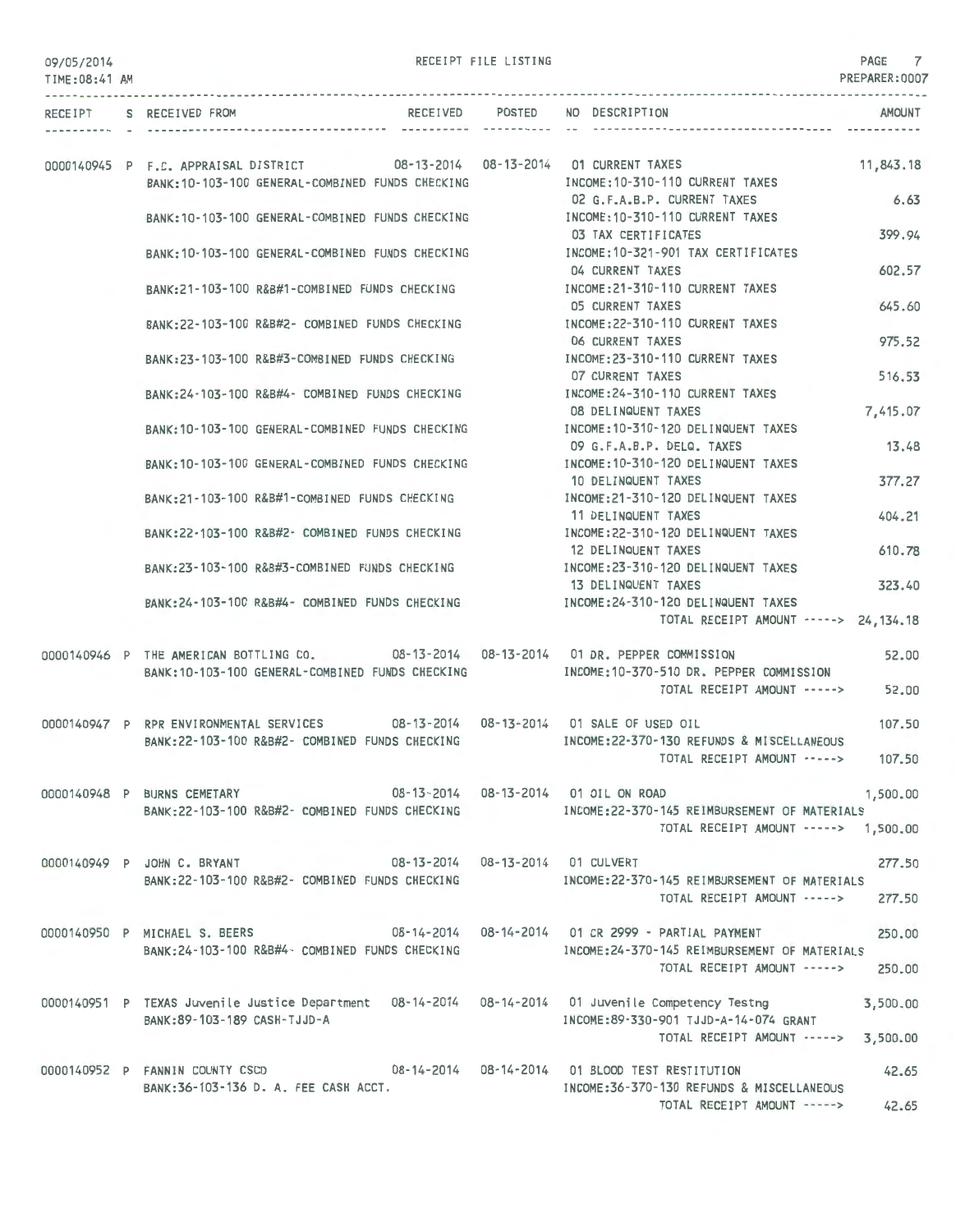| 09/05/2014<br>TIME: 08:41 AM |                                                                                                                                                                                       | RECEIPT FILE LISTING |                                                                                                | PAGE 8<br>PREPARER: 0007 |
|------------------------------|---------------------------------------------------------------------------------------------------------------------------------------------------------------------------------------|----------------------|------------------------------------------------------------------------------------------------|--------------------------|
|                              | RECEIPT S RECEIVED FROM                                                                                                                                                               | RECEIVED POSTED      | NO DESCRIPTION                                                                                 | <b>AMOUNT</b>            |
|                              | 0000140953 P F.C. COUNTY CLERK 08-14-2014 08-14-2014 01 BLOOD TEST RESTITUTION #47238                                                                                                 |                      | ------------------------------                                                                 | 7.00                     |
|                              | BANK:36-103-136 D. A. FEE CASH ACCT.                                                                                                                                                  |                      | INCOME: 36-370-130 REFUNDS & MISCELLANEOUS<br>TOTAL RECEIPT AMOUNT ----->                      | 7.00                     |
|                              | 0000140954 P F.C. COUNTY CLERK 08-14-2014 08-14-2014 01 BLOOD TEST RESTITUTION#47032<br>BANK: 36-103-136 D. A. FEE CASH ACCT.                                                         |                      | INCOME: 36-370-130 REFUNDS & MISCELLANEOUS                                                     | 6.00                     |
|                              |                                                                                                                                                                                       |                      | TOTAL RECEIPT AMOUNT ----->                                                                    | 6.00                     |
|                              | 0000140955 P F.C. COUNTY CLERK 08-14-2014 08-14-2014 01 BLOOD TEST RESTITUTION #47567<br>BANK: 36-103-136 D. A. FEE CASH ACCT.                                                        |                      | INCOME: 36-370-130 REFUNDS & MISCELLANEOUS<br>TOTAL RECEIPT AMOUNT ----->                      | 8.00                     |
|                              | 0000140956 P F.C. COUNTY CLERK 08-14-2014 08-14-2014 01 BLOOD TEST RESTITUTION #45755                                                                                                 |                      |                                                                                                | 8,00                     |
|                              | BANK:36-103-136 D. A. FEE CASH ACCT.                                                                                                                                                  |                      | INCOME: 36-370-130 REFUNDS & MISCELLANEOUS<br>TOTAL RECEIPT AMOUNT ----->                      | 25.00<br>25.00           |
|                              | 0000140957 P J.P. # 3 - JULY 2014- REPORT 08-14-2014 08-14-2014 01 COURT COSTS/ARREST FEES                                                                                            |                      |                                                                                                | 582.50                   |
|                              | BANK: 10-103-100 GENERAL-COMBINED FUNDS CHECKING<br>BANK: 10-103-100 GENERAL-COMBINED FUNDS CHECKING                                                                                  |                      | INCOME:10-318-130 COURT COSTS/ARREST FEES<br>02 SHERIFF FEES<br>INCOME:10-340-560 SHERIFF FEES | 15.00                    |
|                              | BANK: 10-103-100 GENERAL-COMBINED FUNDS CHECKING                                                                                                                                      |                      | 03 J. P. #3 FINES<br>INCOME: 10-350-457 J. P. #3 FINES                                         | 530.80                   |
|                              | BANK: 10-103-100 GENERAL-COMBINED FUNDS CHECKING                                                                                                                                      |                      | 04 JUDICIAL SUPP.FEE(60 CENTS)<br>INCOME: 10-370-166 JUDICIAL SUPP.FEE(60 CENTS)               | 4.20                     |
|                              | BANK: 10-103-100 GENERAL-COMBINED FUNDS CHECKING                                                                                                                                      |                      | 05 JUROR REIMB.FEE<br>INCOME:10-370-167 JUROR REIMB.FEE                                        | 28.00                    |
|                              | BANK: 10-103-100 GENERAL-COMBINED FUNDS CHECKING                                                                                                                                      |                      | 06 J. P. #3 FEES<br>INCOME:10-340-457 J. P. #3 FEES                                            | 164.90                   |
|                              | BANK: 11-103-100 C.H. SECURITY-COMBINED FUNDS CKING                                                                                                                                   |                      | 07 JUSTICE OF PEACE FEES<br>INCOME:11-340-651 JUSTICE OF PEACE FEES                            | 21.00                    |
|                              | BANK: 14-103-100 JUST.CT.BLDG.SEC.-COMB.FUNDS CKING                                                                                                                                   |                      | 08 JUSTICE CT.BLDG.SEC.FEE<br>INCOME: 14-370-168 JUSTICE CT.BLDG.SEC.FEE                       | 8.00                     |
|                              | BANK:28-103-100 J.P.#3 JUST.CT.TECH-COMB.FUND CKING                                                                                                                                   |                      | 09 J.P.#3 TECHNOLOGY FEES<br>INCOME:28-370-456 J.P.#3 TECHNOLOGY FEES<br>10 J. P. $\#$ 3 FINES | 28.00                    |
|                              | BANK:21-103-100 R&B#1-COMBINED FUNDS CHECKING                                                                                                                                         |                      | INCOME:21-350-457 J. P. #3 FINES<br>11 J. P. #3 FINES                                          | 59.11<br>63.33           |
|                              | BANK:22-103-100 R&B#2- COMBINED FUNDS CHECKING                                                                                                                                        |                      | INCOME: 22-350-457 J. P. #3 FINES<br>12 J. P. #3 FINES                                         | 95.69                    |
|                              | BANK:23-103-100 R&B#3-COMBINED FUNDS CHECKING                                                                                                                                         |                      | INCOME:23-350-457 J. P. #3 FINES<br>13 J. P. #3 FINES                                          | 50.67                    |
|                              | BANK:24-103-100 R&B#4- COMBINED FUNDS CHECKING FOR THE MOONE:24-350-457 J.P. #3 FINES                                                                                                 |                      | TOTAL RECEIPT AMOUNT -----> 1,651.20                                                           |                          |
|                              | 0000140958 P CONTRABAND SEIZURE 08-14-2014 08-14-2014 01 CASE # CV-13-41528<br>BANK:56-103-156 CASH-F C SHERIFF FORFEITURE                                                            |                      | INCOME:56-352-200 CONTRABAND FOREITURE                                                         | 16,668.10                |
|                              | BANK:36-103-236 D.A. FEE SEIZURE FUND                                                                                                                                                 |                      | 02 CASE # CV-13-41528<br>INCOME:36-352-200 CONTRABAND FORFEITURE                               | 8,334.05                 |
|                              |                                                                                                                                                                                       |                      | TOTAL RECEIPT AMOUNT -----> 25,002.15                                                          |                          |
|                              | 0000140959 P F.C. BOND SUPERVISOR 08-15-2014 08-15-2014 01 8-11-2014 THRU 8-15-2014<br>BANK:10-103-100 GENERAL-COMBINED FUNDS CHECKING MANUSING MODE:10-340-573 BOND SUPERVISION FEES |                      |                                                                                                | 480.00                   |
|                              |                                                                                                                                                                                       |                      | TOTAL RECEIPT AMOUNT -----> 480.00                                                             |                          |
| 0000140960 P US bank         | BANK:10-103-100 GENERAL-COMBINED FUNDS CHECKING METAL ROOME:10-319-553 INMATE PER DIEM PAYMENT                                                                                        |                      |                                                                                                | 28,067.50                |
|                              |                                                                                                                                                                                       |                      | TOTAL RECEIPT AMOUNT -----> 28,067.50                                                          |                          |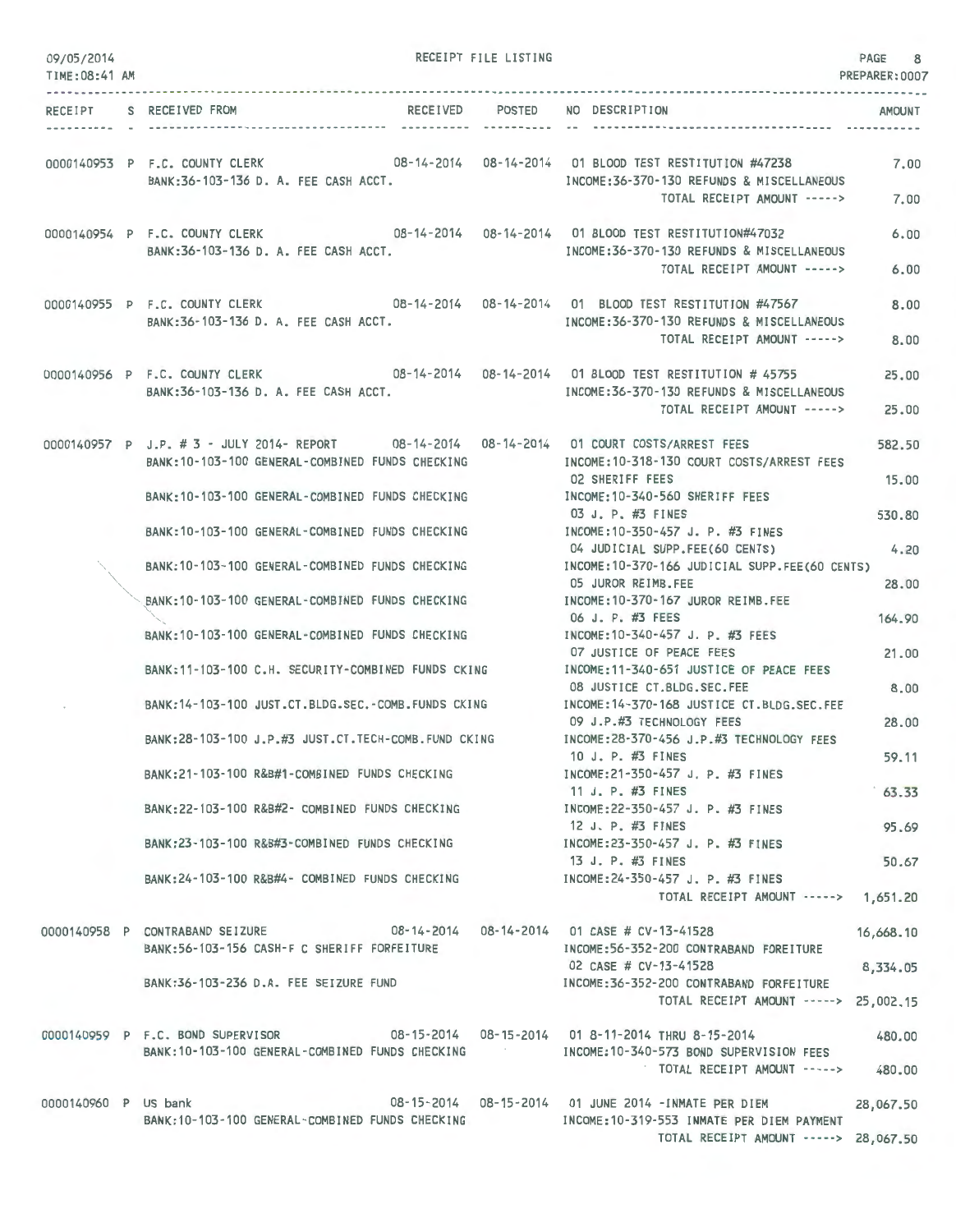| 09/05/2014<br>TIME: 08:41 AM | RECEIPT FILE LISTING                                                                                                                                                        | PAGE<br>PREPARER: 0007                                                                                                                                                         | 9    |
|------------------------------|-----------------------------------------------------------------------------------------------------------------------------------------------------------------------------|--------------------------------------------------------------------------------------------------------------------------------------------------------------------------------|------|
|                              | RECEIVED POSTED NO DESCRIPTION<br>RECEIPT S RECEIVED FROM                                                                                                                   | AMOUNT                                                                                                                                                                         |      |
|                              | 0000140961 P F.C. JUVENILE PROBATION 08-15-2014 08-15-2014 01 # 2069 -PROBATION FEES<br>BANK:87-103-187 CASH-JUVENILE PROBATION<br>BANK:87-103-187 CASH-JUVENILE PROBATION  | 30.00<br>INCOME:87-340-575 JUVENILE PROBATION FEES<br>02 # 2079 - PROBATION FEES<br>10.00<br>INCOME:87-340-575 JUVENILE PROBATION FEES<br>TOTAL RECEIPT AMOUNT -----><br>40.00 |      |
| 0000140962 P PAT WARD        | 08-15-2014  08-15-2014  01 COPIES OF BUDGET<br>BANK: 10-103-100 GENERAL-COMBINED FUNDS CHECKING                                                                             | 10.00<br>INCOME: 10-370-130 REFUNDS & MISCELLANEOUS<br>TOTAL RECEIPT AMOUNT -----><br>10.00                                                                                    |      |
|                              | 0000140963 P Texas Association of Counties 08-18-2014 08-18-2014 01 Health Ins.Surplus 2013 59,924.00<br>BANK: 10-103-100 GENERAL-COMBINED FUNDS CHECKING                   | INCOME: 10-370-135 HEALTH INS. SURPLUS DISTRIBUTION<br>TOTAL RECEIPT AMOUNT -----> 59,924.00                                                                                   |      |
|                              | 0000140964 P COMPTROLLER- JUDICIARY 08-18-2014 08-18-2014 01 STATE JUROR REIMB.FEE - Q-2<br>BANK: 10-103-100 GENERAL-COMBINED FUNDS CHECKING                                | 5,984.00<br>INCOME:10-370-139 STATE JUROR REIMB.FEE<br>TOTAL RECEIPT AMOUNT -----><br>5,984.00                                                                                 |      |
|                              | 0000140965 P COMMUNITY EDUCATION CENTERS 08-18-2014 08-18-2014 01 ANNUAL PAYMENT<br>BANK: 10-103-100 GENERAL-COMBINED FUNDS CHECKING                                        | 10,000.00<br>INCOME: 10-319-551 ANNUAL PAYMENT<br><b>02 MAY PAYMENT</b><br>500,00                                                                                              |      |
|                              | BANK: 10-103-100 GENERAL-COMBINED FUNDS CHECKING<br>BANK: 10-103-100 GENERAL-COMBINED FUNDS CHECKING                                                                        | INCOME: 10-319-552 MONTHLY MONITORING PAYMEN<br>03 JUNE PAYMENT<br>500.00<br>INCOME:10-319-552 MONTHLY MONITORING PAYMEN                                                       |      |
|                              | BANK: 10-103-100 GENERAL-COMBINED FUNDS CHECKING                                                                                                                            | 04 JULY PAYMENT<br>500.00<br>INCOME:10-319-552 MONTHLY MONITORING PAYMEN<br>TOTAL RECEIPT AMOUNT -----> 11,500.00                                                              |      |
|                              | 0000140966 P Bill Carey Campaign Fund 08-18-2014 08-18-2014 01 Write-in-Candidate Filing fee (CJ)<br>BANK: 10-103-100 GENERAL-COMBINED FUNDS CHECKING                       | 750.00<br>INCOME:10-370-130 REFUNDS & MISCELLANEOUS<br>TOTAL RECEIPT AMOUNT -----><br>750.00                                                                                   |      |
|                              | 0000140967 P SHERIFF'S OFFICE<br>BANK: 37-103-137 CASH-CONTRABAND SEIZURE                                                                                                   | 561.00<br>INCOME:37-207-099 HELD IN TRUST<br>TOTAL RECEIPT AMOUNT -----> 561.00                                                                                                |      |
|                              | 0000140968 P PAUL LESTER RECYCLING 08-19-2014 08-19-2014 01 SALE OF SCRAP METAL<br>BANK:23-103-100 R&B#3-COMBINED FUNDS CHECKING                                            | 1,156.65<br>INCOME:23-370-130 REFUNDS & MISCELLANEOUS                                                                                                                          |      |
|                              | 0000140969 P Texas Department of Public Safety 08-21-2014 08-21-2014 01 GALL'S                                                                                              | TOTAL RECEIPT AMOUNT -----><br>1,156.65<br>557.60                                                                                                                              |      |
|                              | BANK: 44-103-100 HOMELAND SECURITY-COMB. FUND CHKING                                                                                                                        | INCOME:44-330-419 2012 HOMELAND SECURITY<br>TOTAL RECEIPT AMOUNT -----><br>557.60                                                                                              |      |
|                              | 0000140970 P Texas Department of Public Safety 08-21-2014 08-21-2014 01 GALL'S<br>BANK:44-103-100 HOMELAND SECURITY-COMB.FUND CHKING MODE:44-330-419 2012 HOMELAND SECURITY | 306.00<br>TOTAL RECEIPT AMOUNT -----><br>306.00                                                                                                                                |      |
|                              | 0000140971 P Texas Department of Public Safety 08-21-2014 08-21-2014 01 GALL'S<br>BANK:44-103-100 HOMELAND SECURITY-COMB. FUND CHKING                                       | 693.60<br>INCOME:44-330-419 2012 HOMELAND SECURITY<br>TOTAL RECEIPT AMOUNT -----><br>693.60                                                                                    |      |
|                              | 0000140972 P J.P. #1 - JULY 2014- REPORT 08-21-2014 08-21-2014 01 COURT COSTS/ARREST FEES<br>BANK: 10-103-100 GENERAL-COMBINED FUNDS CHECKING                               | 660.43<br>INCOME: 10-318-130 COURT COSTS/ARREST FEES                                                                                                                           |      |
|                              | BANK: 10-103-100 GENERAL-COMBINED FUNDS CHECKING                                                                                                                            | 02 SHERIFF FEES<br>INCOME: 10-340-560 SHERIFF FEES                                                                                                                             | 7.04 |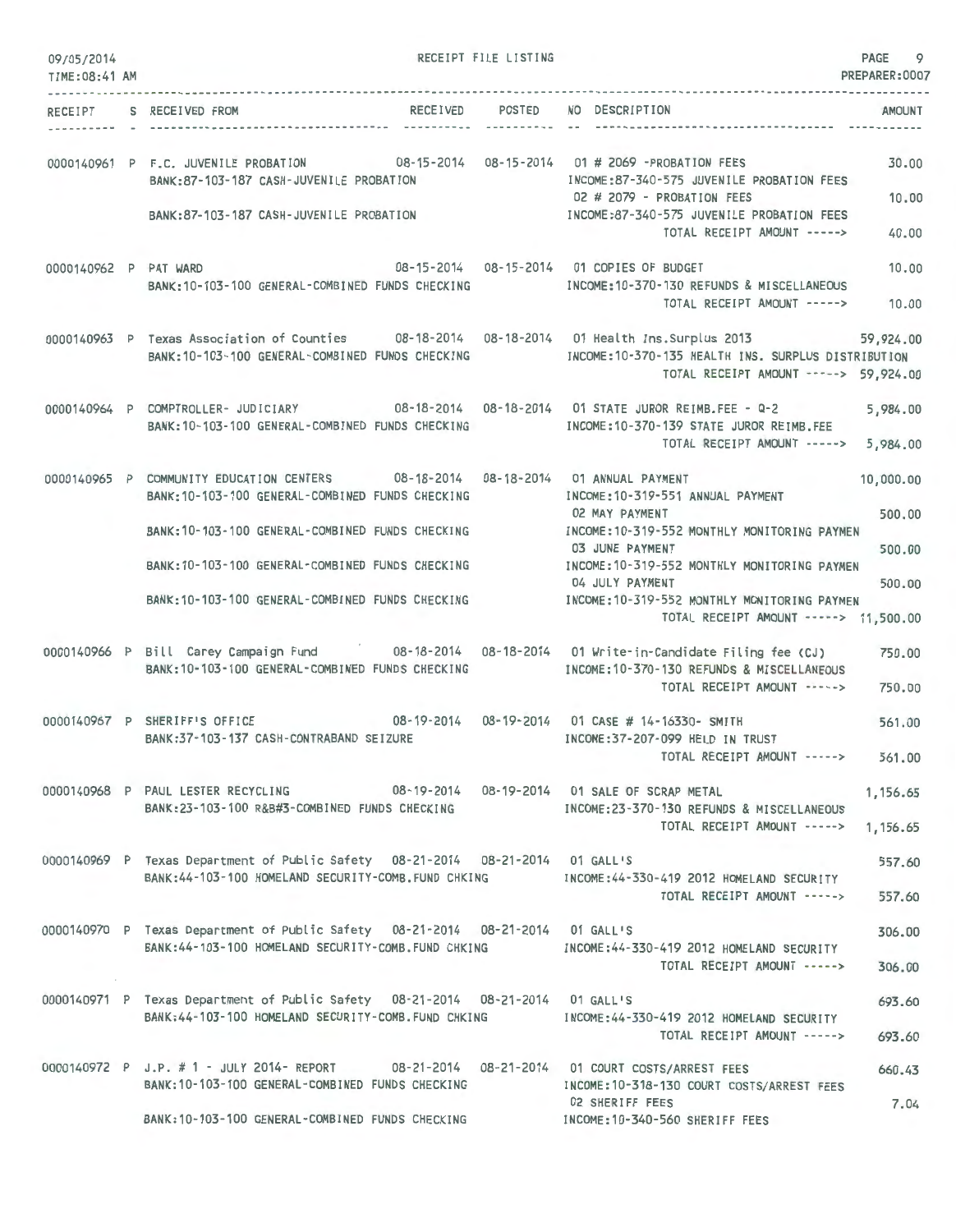### 09/05/2014 TIME:08:41 AM

### RECEIPT FILE LISTING **PAGE 10**

PREPARER:0007

|  | RECEIPT S RECEIVED FROM |                                                                             |  |  | RECEIVED POSTED NO DESCRIPTION                                                                                                 | AMOUNT   |
|--|-------------------------|-----------------------------------------------------------------------------|--|--|--------------------------------------------------------------------------------------------------------------------------------|----------|
|  | 0000140972 Continued    |                                                                             |  |  | 03 JUDICIAL SUPP.FEE(60 CENTS)                                                                                                 | 4.57     |
|  |                         | BANK: 10-103-100 GENERAL-COMBINED FUNDS CHECKING                            |  |  | INCOME:10-370-166 JUDICIAL SUPP.FEE(60 CENTS)<br>04 JUROR REIMB.FEE                                                            |          |
|  |                         | BANK:10-103-100 GENERAL-COMBINED FUNDS CHECKING                             |  |  | INCOME:10-370-167 JUROR REIMB.FEE                                                                                              | 30.46    |
|  |                         | BANK: 10-103-100 GENERAL-COMBINED FUNDS CHECKING                            |  |  | 05 J. P. #2 FEES<br>INCOME:10-340-456 J. P. #2 FEES                                                                            | 257.90   |
|  |                         |                                                                             |  |  | 06 CONSTABLE FEES                                                                                                              | 550.00   |
|  |                         | BANK:10-103-100 GENERAL-COMBINED FUNDS CHECKING                             |  |  | INCOME:10-340-550 CONSTABLE FEES<br>07 JUSTICE OF PEACE FEES                                                                   | 22.82    |
|  |                         | BANK:11-103-100 C.H. SECURITY-COMBINED FUNDS CKING                          |  |  | INCOME:11-340-651 JUSTICE OF PEACE FEES<br>08 JUSTICE CT.BLDG.SEC.FEE                                                          | 7.62     |
|  |                         | BANK:14-103-100 JUST.CT.BLDG.SEC.-COMB.FUNDS CKING                          |  |  | INCOME: 14-370-168 JUSTICE CT.BLDG.SEC.FEE<br>09 J.P.#2 TECHNOLOGY FEES                                                        | 30.46    |
|  |                         | BANK: 27-103-100 J.P.#2 JUST.CT. TECH-COMB. FUND CKING                      |  |  | INCOME:27-370-456 J.P.#2 TECHNOLOGY FEES<br>10 J. P. #2 FINES                                                                  | 55.13    |
|  |                         | BANK: 21-103-100 R&B#1-COMBINED FUNDS CHECKING                              |  |  | INCOME:21-350-456 J. P. #2 FINES                                                                                               |          |
|  |                         | BANK: 22-103-100 R&B#2- COMBINED FUNDS CHECKING                             |  |  | 11 J. P. #2 FINES<br>INCOME:22-350-456 J. P. #2 FINES                                                                          | 59.06    |
|  |                         | BANK: 23-103-100 R&B#3-COMBINED FUNDS CHECKING                              |  |  | 12 J. P. #2 FINES<br>INCOME:23-350-456 J. P. #2 FINES                                                                          | 89.25    |
|  |                         |                                                                             |  |  | 13 J. P. #2 FINES                                                                                                              | 47.26    |
|  |                         | BANK: 24-103-100 R&B#4- COMBINED FUNDS CHECKING                             |  |  | INCOME: 24-350-456 J. P. #2 FINES<br>TOTAL RECEIPT AMOUNT -----> 1,822.00                                                      |          |
|  |                         |                                                                             |  |  | 0000140973 P F.C. DEMOCRATIC PARTY 08-21-2014 08-21-2014 01 ELECTION REIMBURSEMENT                                             | 47.50    |
|  |                         | BANK:48-103-100 ELECTION EQUIP.FUND-COMBINED FUNDS                          |  |  | INCOME:48-340-484 ELECTION REIMBURSEMENT<br>02 ELECTION SUPPLIES                                                               |          |
|  |                         | BANK: 10-103-100 GENERAL-COMBINED FUNDS CHECKING                            |  |  | INCOME:10-404-310 ELECTION SUPPLIES                                                                                            | 46.25    |
|  |                         | BANK: 10-103-100 GENERAL-COMBINED FUNDS CHECKING                            |  |  | 03 ELECTION SUPPLIES<br>INCOME:10-404-310 ELECTION SUPPLIES                                                                    | 177,00   |
|  |                         |                                                                             |  |  | 04 ELECTION REIMBURSEMENTS                                                                                                     | 75.00    |
|  |                         | BANK:10-103-100 GENERAL-COMBINED FUNDS CHECKING                             |  |  | INCOME: 10-340-484 ELECTION REIMBURSEMENTS<br>05 BIDS AND NOTICES                                                              | 18.75    |
|  |                         | BANK: 10-103-100 GENERAL-COMBINED FUNDS CHECKING                            |  |  | INCOME:10-404-430 BIDS AND NOTICES                                                                                             |          |
|  |                         | BANK:10-103-100 GENERAL-COMBINED FUNDS CHECKING                             |  |  | 06 ELECTION REIMBURSEMENTS<br>INCOME:10-340-484 ELECTION REIMBURSEMENTS                                                        | 75.00    |
|  |                         | BANK: 10-103-100 GENERAL-COMBINED FUNDS CHECKING                            |  |  | 07 ELECTION REIMBURSEMENTS                                                                                                     | 87.00    |
|  |                         |                                                                             |  |  | INCOME: 10-340-484 ELECTION REIMBURSEMENTS<br>TOTAL RECEIPT AMOUNT -----> 526.50                                               |          |
|  |                         |                                                                             |  |  | 0000140974 P Texas Department of Agriculture 08-21-2014 08-21-2014 01 GRANT #713169 RANDOLPH 4,000.00                          |          |
|  |                         | BANK:93-103-909 CASH- #713169 RANDOLPH                                      |  |  | INCOME: 93-330-909 GRANT #713169 RANDOLPH<br>TOTAL RECEIPT AMOUNT ----->                                                       | 4,000.00 |
|  |                         |                                                                             |  |  | 0000140975 P DOC'S BAIL BONDS 08-21-2014 08-21-2014 01 SURETY BAIL BOND FEE                                                    | 135,00   |
|  |                         | BANK: 13-103-113 SURETY BAIL BOND FEE                                       |  |  | INCOME: 13-345-113 SURETY BAIL BOND FEE<br>TOTAL RECEIPT AMOUNT -----> 135.00                                                  |          |
|  |                         |                                                                             |  |  |                                                                                                                                |          |
|  |                         | BANK: 13-103-113 SURETY BAIL BOND FEE                                       |  |  | 0000140976 P FANNIN COUNTY BAIL BONDS 08-21-2014 08-21-2014 01 SURETY BAIL BOND FEE<br>INCOME: 13-345-113 SURETY BAIL BOND FEE | 60.00    |
|  |                         |                                                                             |  |  | TOTAL RECEIPT AMOUNT ----->                                                                                                    | 60.00    |
|  |                         |                                                                             |  |  | 0000140977 P CARPENTER'S BAIL BONDS 08-21-2014 08-21-2014 01 SURETY BAIL BOND FEE                                              | 150.00   |
|  |                         | BANK: 13-103-113 SURETY BAIL BOND FEE                                       |  |  | INCOME:13-345-113 SURETY BAIL BOND FEE<br>TOTAL RECEIPT AMOUNT ----->                                                          | 150.00   |
|  |                         | 0000140978 P F.C. APPRAISAL DISTRICT 08-21-2014 08-21-2014 01 CURRENT TAXES |  |  | BANK:10-103-100 GENERAL-COMBINED FUNDS CHECKING MODE:10-310-110 CURRENT TAXES                                                  | 5,560.21 |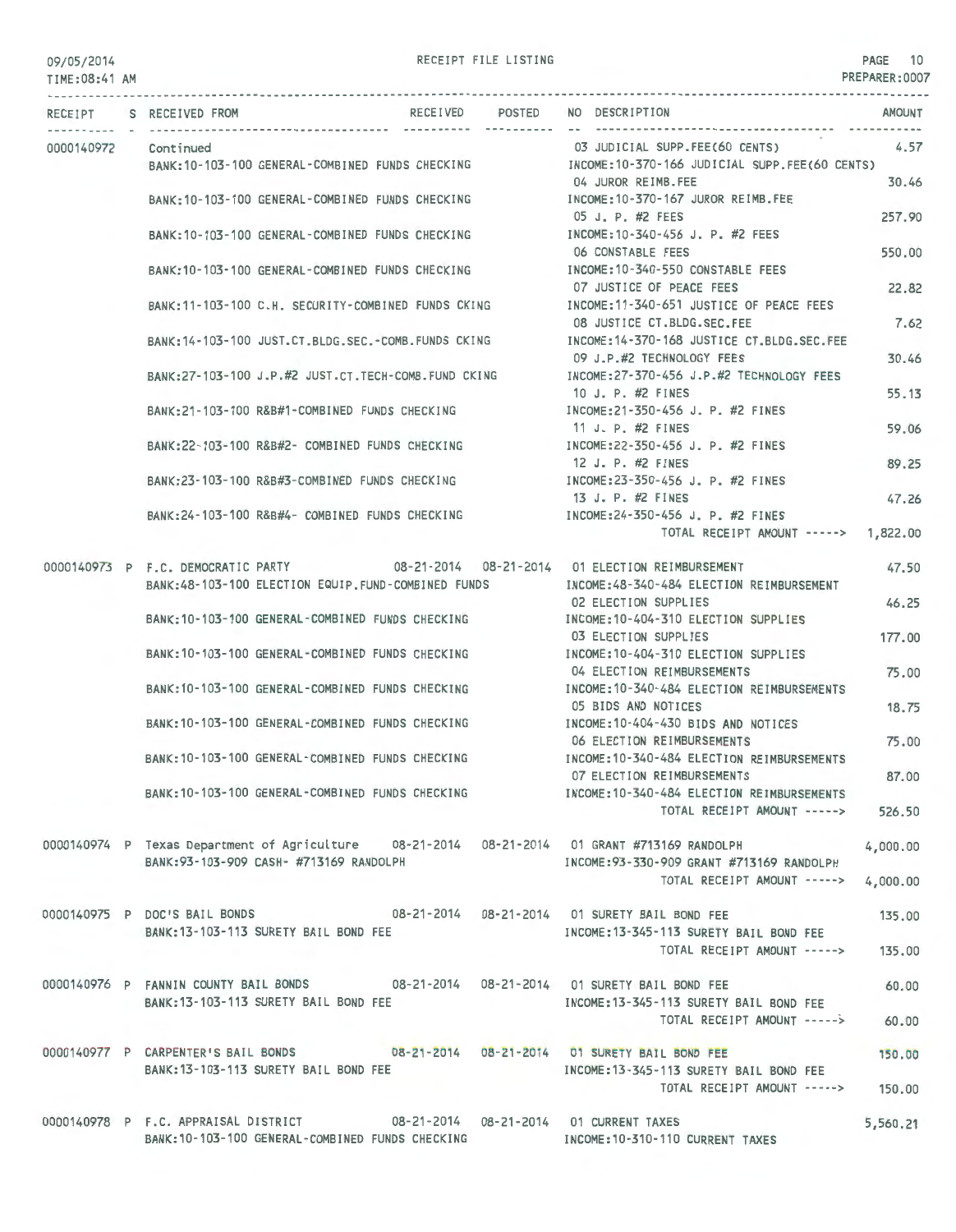### 09/05/2014 TIME:08 :41 AM

RECEIPT FILE LISTING

|  | RECEIPT S RECEIVED FROM                                                                       | ------ ---------- -- - | RECEIVED POSTED NO DESCRIPTION                                                                                        | AMOUNT<br>----------- |
|--|-----------------------------------------------------------------------------------------------|------------------------|-----------------------------------------------------------------------------------------------------------------------|-----------------------|
|  | 0000140978 Continued<br>BANK: 10-103-100 GENERAL-COMBINED FUNDS CHECKING                      |                        | 02 G.F.A.B.P. CURRENT TAXES<br>INCOME:10-310-110 CURRENT TAXES                                                        | 22.18                 |
|  | BANK: 10-103-100 GENERAL-COMBINED FUNDS CHECKING                                              |                        | 03 TAX CERTIFICATES<br>INCOME:10-321-901 TAX CERTIFICATES                                                             | 146.63                |
|  | BANK:21-103-100 R&B#1-COMBINED FUNDS CHECKING                                                 |                        | 04 CURRENT TAXES<br>INCOME: 21-310-110 CURRENT TAXES                                                                  | 282.90                |
|  | BANK: 22-103-100 R&B#2- COMBINED FUNDS CHECKING                                               |                        | 05 CURRENT TAXES<br>INCOME:22-310-110 CURRENT TAXES                                                                   | 303.10                |
|  |                                                                                               |                        | 06 CURRENT TAXES                                                                                                      | 457.99                |
|  | BANK: 23-103-100 R&B#3-COMBINED FUNDS CHECKING                                                |                        | INCOME: 23-310-110 CURRENT TAXES<br>07 CURRENT TAXES                                                                  | 242.51                |
|  | BANK:24-103-100 R&B#4- COMBINED FUNDS CHECKING                                                |                        | INCOME: 24-310-110 CURRENT TAXES<br>08 DELINQUENT TAXES                                                               | 3,285.44              |
|  | BANK: 10-103-100 GENERAL-COMBINED FUNDS CHECKING                                              |                        | INCOME:10-310-120 DELINQUENT TAXES<br>09 G.F.A.B.P. DELQ. TAXES                                                       | 51.67                 |
|  | BANK: 10-103-100 GENERAL-COMBINED FUNDS CHECKING                                              |                        | INCOME: 10-310-120 DELINQUENT TAXES<br>10 DELINQUENT TAXES                                                            | 167.16                |
|  | BANK:21-103-100 R&B#1-COMBINED FUNDS CHECKING                                                 |                        | INCOME:21-310-120 DELINQUENT TAXES<br>11 DELINQUENT TAXES                                                             | 179,10                |
|  | BANK:22-103-100 R&B#2- COMBINED FUNDS CHECKING                                                |                        | INCOME:22-310-120 DELINQUENT TAXES<br>12 DELINQUENT TAXES                                                             | 270.62                |
|  | BANK:23-103-100 R&B#3-COMBINED FUNDS CHECKING                                                 |                        | INCOME:23-310-120 DELINQUENT TAXES<br>13 DELINQUENT TAXES                                                             | 143.29                |
|  | BANK:24-103-100 R&B#4- COMBINED FUNDS CHECKING                                                |                        | INCOME:24-310-120 DELINQUENT TAXES                                                                                    |                       |
|  |                                                                                               |                        | TOTAL RECEIPT AMOUNT -----> 11,112.80                                                                                 |                       |
|  | 0000140979 P STAVIS CROSSLAND<br>BANK: 95-100-100 PAYROLL CASH                                |                        | 08-22-2014   08-22-2014   01 COBRA DENTAL INS. SEPT. 2014<br>INCOME: 95-370-130 REFUNDS & MISCELLANEOUS               | 21.56                 |
|  |                                                                                               |                        | TOTAL RECEIPT AMOUNT ----->                                                                                           | 21.56                 |
|  | 0000140980 P F.C JUVENILE PROBATION<br>BANK:89-103-489 CASH-TJJD-N                            |                        | 08-22-2014  08-22-2014  01 #2066- counseling fees<br>INCOME:89-578-414 NON-RESIDENTIAL<br>TOTAL RECEIPT AMOUNT -----> | 25,00<br>25.00        |
|  |                                                                                               |                        |                                                                                                                       |                       |
|  | 0000140981 P F.C JUVENILE PROBATION<br>BANK:87-103-187 CASH-JUVENILE PROBATION                |                        | INCOME:87-340-575 JUVENILE PROBATION FEES<br>TOTAL RECEIPT AMOUNT ----->                                              | 750,00<br>750.00      |
|  | 0000140982 P F.C JUVENILE PROBATION 08-22-2014 08-22-2014 01 #2096 Deferred Prosecution fees  |                        |                                                                                                                       | 10.00                 |
|  | BANK:87-103-187 CASH-JUVENILE PROBATION                                                       |                        | INCOME:87-340-575 JUVENILE PROBATION FEES<br>TOTAL RECEIPT AMOUNT ----->                                              | 10.00                 |
|  | 0000140983 P F.C JUVENILE PROBATION 08-22-2014 08-22-2014 01 #2028-Probation Fees             |                        |                                                                                                                       | 10.00                 |
|  | BANK:87-103-187 CASH-JUVENILE PROBATION                                                       |                        | INCOME:87-340-575 JUVENILE PROBATION FEES<br>TOTAL RECEIPT AMOUNT ----->                                              | 10.00                 |
|  | 0000140984 P F.C JUVENILE PROBATION 608-22-2014 08-22-2014 01 #2090- Probation Fees           |                        |                                                                                                                       | 20,00                 |
|  | BANK:87-103-187 CASH-JUVENILE PROBATION                                                       |                        | INCOME:87-340-575 JUVENILE PROBATION FEES<br>TOTAL RECEIPT AMOUNT ----->                                              | 20,00                 |
|  | 0000140985 P F.C. APPRAISAL DISTRICT 08-22-2014 08-22-2014 01 #2097-Deferred Prosecution fees |                        |                                                                                                                       | 20,00                 |
|  | BANK:87-103-187 CASH-JUVENILE PROBATION                                                       |                        | INCOME:87-340-575 JUVENILE PROBATION FEES<br>TOTAL RECEIPT AMOUNT ----->                                              | 20.00                 |
|  | 0000140986 P F.C JUVENILE PROBATION 08-22-2014 08-22-2014 01 #2078-Deferred Prosecution fees  |                        |                                                                                                                       | 10.00                 |
|  | BANK:87-103-187 CASH-JUVENILE PROBATION                                                       |                        | INCOME:87-340-575 JUVENILE PROBATION FEES<br>TOTAL RECEIPT AMOUNT ----->                                              | 10.00                 |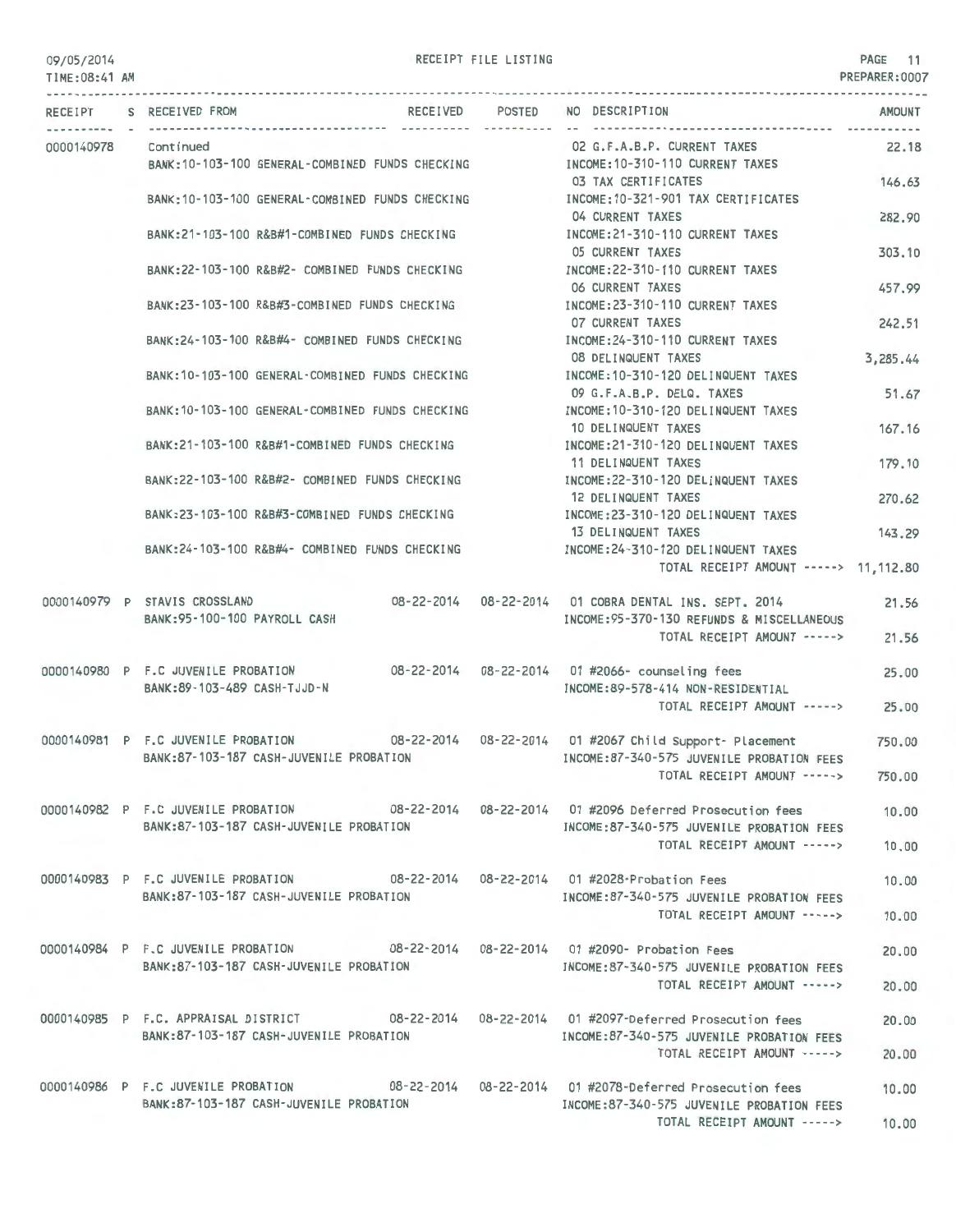| 09/05/2014<br>TIME:08:41 AM |                                                                                                                                                                                                                                                                                                                                                       | RECEIPT FILE LISTING  |                                                                                                                                                                                                                                                                                                                                                                                                                                            | PAGE 12<br>PREPARER: 0007                                |
|-----------------------------|-------------------------------------------------------------------------------------------------------------------------------------------------------------------------------------------------------------------------------------------------------------------------------------------------------------------------------------------------------|-----------------------|--------------------------------------------------------------------------------------------------------------------------------------------------------------------------------------------------------------------------------------------------------------------------------------------------------------------------------------------------------------------------------------------------------------------------------------------|----------------------------------------------------------|
| RECEIPT<br>----------       | RECEIVED<br>S RECEIVED FROM                                                                                                                                                                                                                                                                                                                           | POSTED<br>----------- | NO DESCRIPTION                                                                                                                                                                                                                                                                                                                                                                                                                             | <b>AMOUNT</b>                                            |
|                             | 0000140987 P F.C JUVENILE PROBATION 08-22-2014 08-22-2014 01 #2087- Deferred Prosecution fees<br>BANK:87-103-187 CASH-JUVENILE PROBATION                                                                                                                                                                                                              |                       | INCOME:87-340-575 JUVENILE PROBATION FEES<br>TOTAL RECEIPT AMOUNT ----->                                                                                                                                                                                                                                                                                                                                                                   | 20,00<br>20,00                                           |
|                             | 0000140988 P F.C JUVENILE PROBATION 08-22-2014 08-22-2014 01 #2079- Probation Fees<br>BANK:87-103-187 CASH-JUVENILE PROBATION                                                                                                                                                                                                                         |                       | INCOME:87-340-575 JUVENILE PROBATION FEES<br>TOTAL RECEIPT AMOUNT ----->                                                                                                                                                                                                                                                                                                                                                                   | 10.00<br>10.00                                           |
|                             | 0000140989 P F.C. BOND SUPERVISOR<br>BANK: 10-103-100 GENERAL-COMBINED FUNDS CHECKING                                                                                                                                                                                                                                                                 |                       | 08-22-2014  08-22-2014  01 8-18-2014  THRU 8-22-2014  FEES<br>INCOME:10-340-573 BOND SUPERVISION FEES<br>TOTAL RECEIPT AMOUNT ----->                                                                                                                                                                                                                                                                                                       | 1,085.00<br>1,085.00                                     |
|                             | 0000140990 P Texas Association of Counties 08-25-2014 08-25-2014 01 Repairs to Sheriff's ford crown vic<br>BANK: 10-103-100 GENERAL-COMBINED FUNDS CHECKING                                                                                                                                                                                           |                       | INCOME: 10-560-454 R & M AUTOMOBILES<br>TOTAL RECEIPT AMOUNT ----->                                                                                                                                                                                                                                                                                                                                                                        | 2,086.73<br>2,086.73                                     |
|                             | 0000140991 P Ronald & Shirley Stokes 08-25-2014 08-25-2014<br>BANK:24-103-100 R&B#4- COMBINED FUNDS CHECKING                                                                                                                                                                                                                                          |                       | 01 CULVERT<br>INCOME: 24-370-145 REIMBURSEMENT OF MATERIALS<br>TOTAL RECEIPT AMOUNT ----->                                                                                                                                                                                                                                                                                                                                                 | 635.20<br>635.20                                         |
|                             | 0000140992 P F.C. TAX A/C - W/E 8-15-2014 08-25-2014 08-25-2014 01 COMMISSION ON CAR TITLES<br>BANK: 10-103-100 GENERAL-COMBINED FUNDS CHECKING                                                                                                                                                                                                       |                       | INCOME: 10-321-250 COMMISSION ON CAR TITLES<br>TOTAL RECEIPT AMOUNT ----->                                                                                                                                                                                                                                                                                                                                                                 | 780.00<br>780,00                                         |
|                             | 0000140993 P F.C. TAX A/C - W/E 8-15-2014<br>08-25-2014<br>BANK: 10-103-100 GENERAL-COMBINED FUNDS CHECKING<br>BANK: 21-103-100 R&B#1-COMBINED FUNDS CHECKING<br>BANK:22-103-100 R&B#2- COMBINED FUNDS CHECKING<br>BANK: 23-103-100 R&B#3-COMBINED FUNDS CHECKING<br>BANK: 24-103-100 R&B#4- COMBINED FUNDS CHECKING                                  | 08-25-2014            | 01 COMMISSIONS ON CAR REGIST<br>INCOME:10-321-200 COMMISSIONS ON CAR REGIST<br>02 COUNTY'S ADDITIONAL \$10<br>INCOME: 21-321-300 COUNTY'S ADDITIONAL \$10<br>03 COUNTY'S ADDITIONAL \$10<br>INCOME:22-321-300 COUNTY'S ADDITIONAL \$10<br>04 COUNTY'S ADDITIONAL \$10<br>INCOME: 23-321-300 COUNTY'S ADDITIONAL \$10<br>05 COUNTY'S ADDITIONAL \$10<br>INCOME: 24-321-300 COUNTY'S ADDITIONAL \$10<br>TOTAL RECEIPT AMOUNT -----> 7,226.60 | 1.686.60<br>1,218.25<br>1,305.22<br>1,972.24<br>1,044.29 |
|                             | 0000140994 P F.C. TAX A/C - W/E 8-8-2014 08-25-2014 08-25-2014 01 COMMISSIONS ON CAR REGIST<br>BANK: 10-103-100 GENERAL-COMBINED FUNDS CHECKING<br>BANK:21-103-100 R&B#1-COMBINED FUNDS CHECKING<br>BANK:22-103-100 R&B#2- COMBINED FUNDS CHECKING<br>BANK:23-103-100 R&B#3-COMBINED FUNDS CHECKING<br>BANK:24-103-100 R&B#4- COMBINED FUNDS CHECKING |                       | INCOME: 10-321-200 COMMISSIONS ON CAR REGIST<br>02 COUNTY'S ADDITIONAL \$10<br>INCOME: 21-321-300 COUNTY'S ADDITIONAL \$10<br>03 COUNTY'S ADDITIONAL \$10<br>INCOME: 22-321-300 COUNTY'S ADDITIONAL \$10<br>04 COUNTY'S ADDITIONAL \$10<br>INCOME: 23-321-300 COUNTY'S ADDITIONAL \$10<br>05 COUNTY'S ADDITIONAL \$10<br>INCOME: 24-321-300 COUNTY'S ADDITIONAL \$10<br>TOTAL RECEIPT AMOUNT ----->                                        | 51,30<br>59.37<br>63.61<br>96.12<br>50.90<br>321.30      |
|                             | 0000140995 P F.C. TAX A/C - W/E 8-15-2014 08-25-2014 08-25-2014 01 COMMISSIONS ON CAR REGIST<br>BANK:10-103-100 GENERAL-COMBINED FUNDS CHECKING<br>BANK:21-103-100 R&B#1-COMBINED FUNDS CHECKING<br>BANK:22-103-100 R&B#2- COMBINED FUNDS CHECKING<br>BANK:23-103-100 R&B#3-COMBINED FUNDS CHECKING                                                   |                       | INCOME:10-321-200 COMMISSIONS ON CAR REGIST<br>02 COUNTY'S ADDITIONAL \$10<br>INCOME:21-321-300 COUNTY'S ADDITIONAL \$10<br>03 COUNTY'S ADDITIONAL \$10<br>INCOME:22-321-300 COUNTY'S ADDITIONAL \$10<br>04 COUNTY'S ADDITIONAL \$10<br>INCOME: 23-321-300 COUNTY'S ADDITIONAL \$10                                                                                                                                                        | 1.90<br>2.20<br>2.36<br>3.55                             |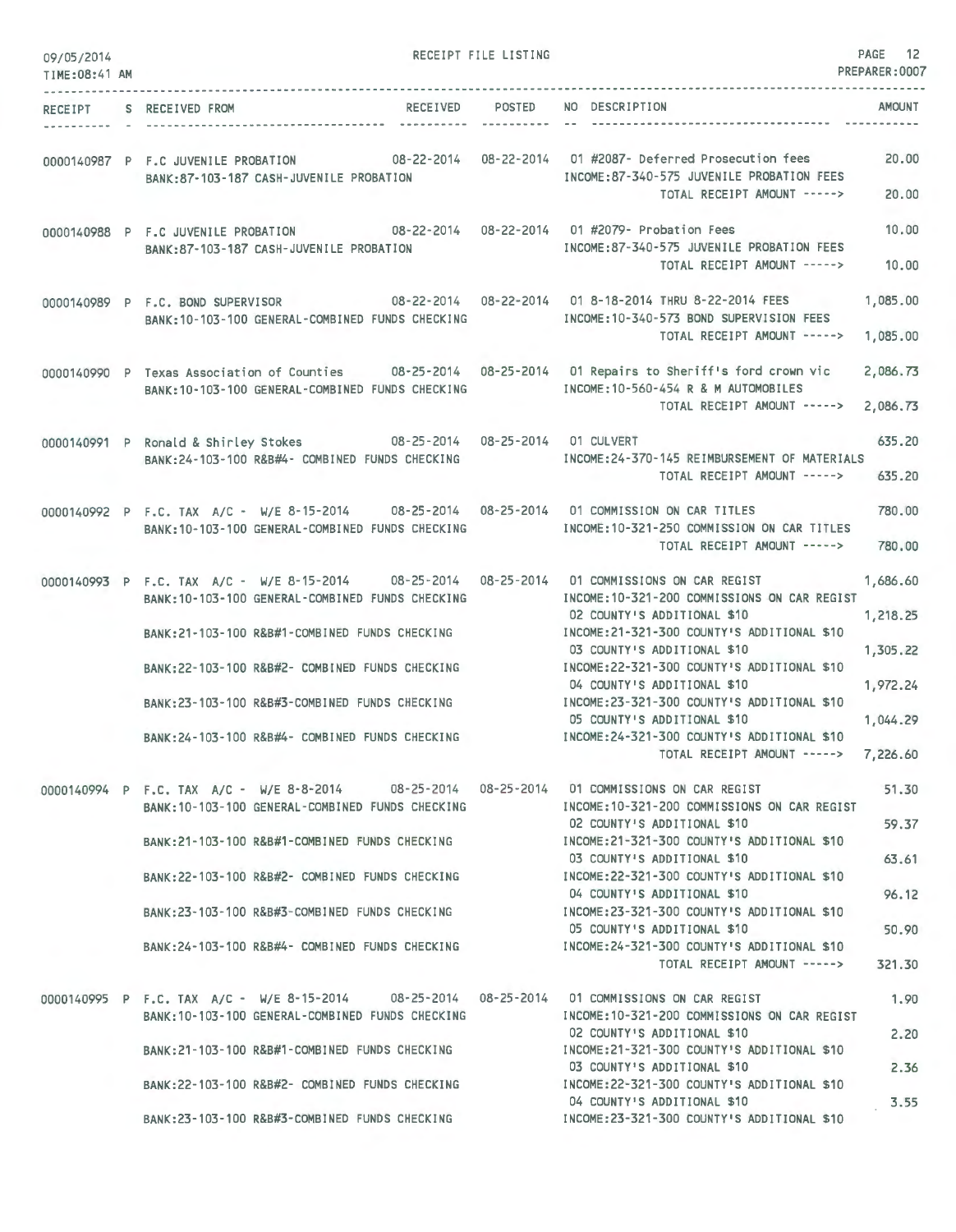| 09/05/2014             |                                                                                          | RECEIPT FILE LISTING |                                                                                 | PAGE 13        |
|------------------------|------------------------------------------------------------------------------------------|----------------------|---------------------------------------------------------------------------------|----------------|
| TIME: 08:41 AM         |                                                                                          |                      |                                                                                 | PREPARER: 0007 |
| RECEIPT<br>----------- | RECEIVED<br>S RECEIVED FROM                                                              | POSTED               | NO DESCRIPTION                                                                  | <b>AMOUNT</b>  |
| 0000140995 Continued   |                                                                                          |                      | 05 COUNTY'S ADDITIONAL \$10                                                     | 1.89           |
|                        | BANK:24-103-100 R&B#4- COMBINED FUNDS CHECKING                                           |                      | INCOME:24-321-300 COUNTY'S ADDITIONAL \$10<br>TOTAL RECEIPT AMOUNT -----> 11.90 |                |
|                        | 0000140996 P VERIZON WIRELESS 08-25-2014 08-25-2014 01 SEPT. 2014 TOWER RENT             |                      |                                                                                 | 925.75         |
|                        | BANK:10-103-100 GENERAL-COMBINED FUNDS CHECKING                                          |                      | INCOME:10-370-115 RENT- VERIZON TOWER<br>TOTAL RECEIPT AMOUNT ----->            | 925.75         |
|                        | 0000140997 P Texas Department of Public Safety 08-26-2014 08-26-2014 01 Gall's           |                      |                                                                                 | 6,875.40       |
|                        | BANK: 44-103-100 HOMELAND SECURITY-COMB. FUND CHKING                                     |                      | INCOME:44-330-419 2012 HOMELAND SECURITY                                        |                |
|                        |                                                                                          |                      | TOTAL RECEIPT AMOUNT ----->                                                     | 6,875.40       |
|                        | 0000140998 P Texas Department of Public Safety 08-26-2014 08-26-2014 01 Gall's           |                      |                                                                                 | 680,00         |
|                        | BANK:44-103-100 HOMELAND SECURITY-COMB.FUND CHKING                                       |                      | INCOME: 44-330-419 2012 HOMELAND SECURITY                                       |                |
|                        |                                                                                          |                      | TOTAL RECEIPT AMOUNT ----->                                                     | 680.00         |
|                        | 0000140999 P Texas Department of Public Safety 08-26-2014 08-26-2014 01 Gall's           |                      |                                                                                 | 3,901.50       |
|                        | BANK:44-103-100 HOMELAND SECURITY-COMB.FUND CHKING                                       |                      | INCOME: 44-330-419 2012 HOMELAND SECURITY<br>TOTAL RECEIPT AMOUNT ----->        | 3,901.50       |
|                        | 0000141000 P GOBER COMMUNITY CLUB 08-26-2014 08-26-2014 01 CRUSHED ROCK                  |                      |                                                                                 | 828.00         |
|                        | BANK:24-103-100 R&B#4- COMBINED FUNDS CHECKING                                           |                      | INCOME: 24-370-145 REIMBURSEMENT OF MATERIALS                                   |                |
|                        |                                                                                          |                      | TOTAL RECEIPT AMOUNT ----->                                                     | 828,00         |
|                        | 0000141001 P JAN'S RECYCLING 08-26-2014 08-26-2014 01 SALE OF SCRAP METAL -BEES          |                      |                                                                                 | 133.00         |
|                        | BANK:25-103-100 BEES-COMBINED FUNDS CHECKING                                             |                      | INCOME:25-370-138 SALE OF SCRAP IRON<br>TOTAL RECEIPT AMOUNT ----->             | 133.00         |
|                        |                                                                                          |                      |                                                                                 |                |
|                        | 08-27-2014 08-27-2014 01 HART<br>0000141002 P SECRETARY OF STATE                         |                      |                                                                                 | 1,475.71       |
|                        | BANK:45-103-100 CHAPTER 19-COMBINED FUNDS CHECKING                                       |                      | INCOME:45-330-403 CHAPTER 19 FUNDS<br>02 HART                                   | 929.30         |
|                        | BANK:45-103-100 CHAPTER 19-COMBINED FUNDS CHECKING                                       |                      | INCOME: 45-330-403 CHAPTER 19 FUNDS                                             |                |
|                        | BANK:45-103-100 CHAPTER 19-COMBINED FUNDS CHECKING                                       |                      | 03 HART<br>INCOME:45-330-403 CHAPTER 19 FUNDS                                   | 3,747.32       |
|                        |                                                                                          |                      | TOTAL RECEIPT AMOUNT ----->                                                     | 6,152.33       |
|                        |                                                                                          |                      |                                                                                 |                |
|                        | 0000141003 P F.C. APPRAISAL DISTRICT<br>BANK: 10-103-100 GENERAL-COMBINED FUNDS CHECKING |                      | 08-27-2014  08-27-2014  01 CURRENT TAXES<br>INCOME: 10-310-110 CURRENT TAXES    | 5,829.77       |
|                        |                                                                                          |                      | 02 G.F.A.B.P. CURRENT TAXES                                                     | 9.80           |
|                        | RANK: 10-103-100 GENERAL-COMBINED FUNDS CHECKING                                         |                      | INCOME: 10-310-110 CURRENT TAXES<br>03 CURRENT TAXES                            | 296.62         |
|                        | BANK:21-103-100 R&B#1-COMBINED FUNDS CHECKING                                            |                      | INCOME: 21-310-110 CURRENT TAXES                                                |                |
|                        |                                                                                          |                      | 04 CURRENT TAXES                                                                | 317.79         |
|                        | BANK:22-103-100 R&B#2- COMBINED FUNDS CHECKING                                           |                      | INCOME: 22-310-110 CURRENT TAXES<br>05 CURRENT TAXES                            | 480.20         |
|                        | BANK:23-103-100 R&B#3-COMBINED FUNDS CHECKING                                            |                      | INCOME: 23-310-110 CURRENT TAXES                                                |                |
|                        |                                                                                          |                      | 06 CURRENT TAXES<br>INCOME: 24-310-110 CURRENT TAXES                            | 254.26         |
|                        | BANK:24-103-100 R&B#4- COMBINED FUNDS CHECKING                                           |                      | 07 DELINQUENT TAXES                                                             | 6,821.75       |
|                        | BANK: 10-103-100 GENERAL-COMBINED FUNDS CHECKING                                         |                      | INCOME: 10-310-120 DELINQUENT TAXES                                             |                |
|                        | BANK: 10-103-100 GENERAL-COMBINED FUNDS CHECKING                                         |                      | 08 G.F.A.B.P. , DELQ. TAXES<br>INCOME: 10-310-120 DELINQUENT TAXES              | 19.90          |
|                        |                                                                                          |                      | 09 DELINQUENT TAXES                                                             | 347.09         |
|                        | BANK:21-103-100 R&B#1-COMBINED FUNDS CHECKING                                            |                      | INCOME:21-310-120 DELINQUENT TAXES<br>10 DELINQUENT TAXES                       | 371.87         |
|                        | BANK:22-103-100 R&B#2- COMBINED FUNDS CHECKING                                           |                      | INCOME:22-310-120 DELINQUENT TAXES                                              |                |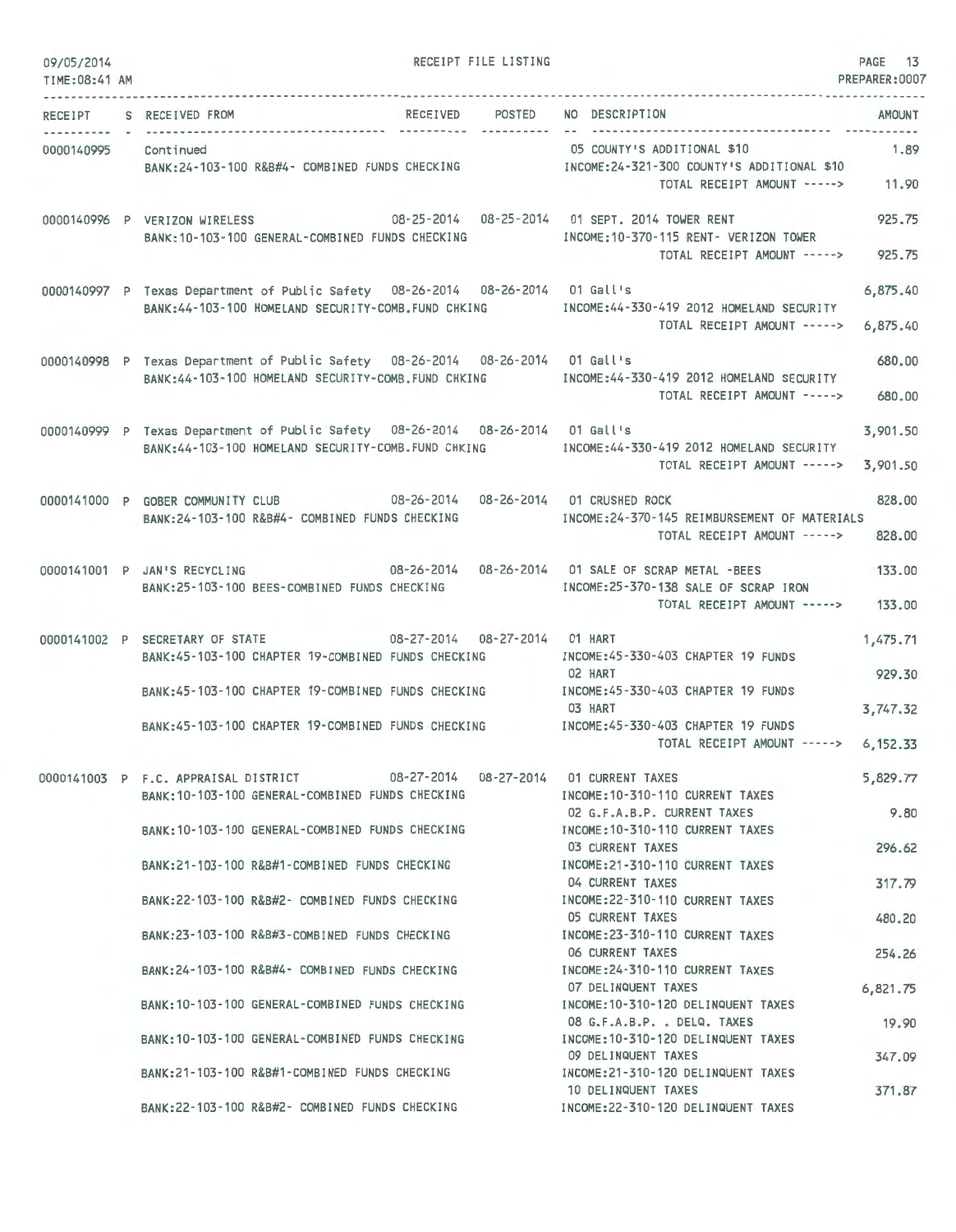| 09/05/2014<br>TIME: 08:41 AM |                                                                                                                                                                                                                                                                                                                                                    | RECEIPT FILE LISTING |                                                                                                                                                                                                                                                                                                                                                                                                       | PAGE 14<br>PREPARER: 0007             |
|------------------------------|----------------------------------------------------------------------------------------------------------------------------------------------------------------------------------------------------------------------------------------------------------------------------------------------------------------------------------------------------|----------------------|-------------------------------------------------------------------------------------------------------------------------------------------------------------------------------------------------------------------------------------------------------------------------------------------------------------------------------------------------------------------------------------------------------|---------------------------------------|
|                              | RECEIPT S RECEIVED FROM                                                                                                                                                                                                                                                                                                                            |                      | RECEIVED POSTED NO DESCRIPTION                                                                                                                                                                                                                                                                                                                                                                        | <b>AMOUNT</b>                         |
| 0000141003 Continued         | BANK:23-103-100 R&B#3-COMBINED FUNDS CHECKING MANUSIC INCOME:23-310-120 DELINQUENT TAXES<br>BANK:24-103-100 R&B#4- COMBINED FUNDS CHECKING                                                                                                                                                                                                         | -----------          | 11 DELINQUENT TAXES<br>12 DELINQUENT TAXES<br>INCOME: 24-310-120 DELINQUENT TAXES                                                                                                                                                                                                                                                                                                                     | 561.90<br>297.53                      |
|                              | 0000141004 P COPTROLLER-JUDICIARY 08-28-2014 08-28-2014 01 CO. JUDGE COURT FEES SALARY REIMB.<br>BANK: 10-103-100 GENERAL-COMBINED FUNDS CHECKING                                                                                                                                                                                                  |                      | TOTAL RECEIPT AMOUNT -----> 15,608.48<br>INCOME: 10-370-144 CO. JUDGE COURT FEES SALARY REIMB.                                                                                                                                                                                                                                                                                                        | 2,285,10                              |
|                              | 0000141005 P F.C. TAX A/C -w/e 8-22-2014 08-28-2014 08-28-2014 01 COMMISSION ON CAR TITLES<br>BANK: 10-103-100 GENERAL-COMBINED FUNDS CHECKING                                                                                                                                                                                                     |                      | TOTAL RECEIPT AMOUNT -----> 2,285.10<br>INCOME:10-321-250 COMMISSION ON CAR TITLES<br>TOTAL RECEIPT AMOUNT -----> 870.00                                                                                                                                                                                                                                                                              | 870,00                                |
|                              | 0000141006 P F.C. TAX A/C - 8-22-2014 08-28-2014 08-28-2014 01 COMMISSIONS ON CAR REGIST<br>BANK: 10-103-100 GENERAL-COMBINED FUNDS CHECKING<br>BANK:21-103-100 R&B#1-COMBINED FUNDS CHECKING                                                                                                                                                      |                      | INCOME: 10-321-200 COMMISSIONS ON CAR REGIST<br>02 COUNTY'S ADDITIONAL \$10<br>INCOME:21-321-300 COUNTY'S ADDITIONAL \$10<br>03 COUNTY'S ADDITIONAL \$10                                                                                                                                                                                                                                              | 1,648.75<br>1,271.02<br>1,361.77      |
|                              | BANK:22-103-100 R&B#2- COMBINED FUNDS CHECKING<br>BANK:23-103-100 R&B#3-COMBINED FUNDS CHECKING                                                                                                                                                                                                                                                    |                      | INCOME:22-321-300 COUNTY'S ADDITIONAL \$10<br>04 COUNTY'S ADDITIONAL \$10<br>INCOME:23-321-300 COUNTY'S ADDITIONAL \$10                                                                                                                                                                                                                                                                               | 2,057.68                              |
|                              | BANK:24-103-100 R&B#4- COMBINED FUNDS CHECKING                                                                                                                                                                                                                                                                                                     |                      | 05 COUNTY'S ADDITIONAL \$10<br>INCOME:24-321-300 COUNTY'S ADDITIONAL \$10<br>TOTAL RECEIPT AMOUNT -----> 7,428.75                                                                                                                                                                                                                                                                                     | 1,089,53                              |
|                              | 0000141007 P F.C. TAX A/C - 8-22-2014 08-28-2014 08-28-2014 01 COMMISSIONS ON CAR REGIST<br>BANK: 10-103-100 GENERAL-COMBINED FUNDS CHECKING<br>BANK:21-103-100 R&B#1-COMBINED FUNDS CHECKING<br>BANK:22-103-100 R&B#2- COMBINED FUNDS CHECKING<br>BANK:23-103-100 R&B#3-COMBINED FUNDS CHECKING<br>BANK:24-103-100 R&B#4- COMBINED FUNDS CHECKING |                      | INCOME:10-321-200 COMMISSIONS ON CAR REGIST<br>02 COUNTY'S ADDITIONAL \$10<br>INCOME:21-321-300 COUNTY'S ADDITIONAL \$10<br>03 COUNTY'S ADDITIONAL \$10<br>INCOME:22-321-300 COUNTY'S ADDITIONAL \$10<br>04 COUNTY'S ADDITIONAL \$10<br>INCOME: 23-321-300 COUNTY'S ADDITIONAL \$10<br>05 COUNTY'S ADDITIONAL \$10<br>INCOME:24-321-300 COUNTY'S ADDITIONAL \$10<br>TOTAL RECEIPT AMOUNT -----> 35.70 | 5.70<br>6.60<br>7.07<br>10.67<br>5.66 |
|                              | 0000141008 P FANNIN COUNTY BAIL BONDS 08-29-2014 08-29-2014 01 #47662-Ivey-settlement agreement<br>BANK:10-103-100 GENERAL-COMBINED FUNDS CHECKING MODE:10-352-201 BOND FORFEITURES                                                                                                                                                                |                      | TOTAL RECEIPT AMOUNT -----> 250.00                                                                                                                                                                                                                                                                                                                                                                    | 250,00                                |
|                              | 0000141009 P COMPTROLLER- JUDICIARY 08-29-2014 08-29-2014 01 CO CT AT LAW SUPPLEMENT 21,000.00<br>BANK:10-103-100 GENERAL-COMBINED FUNDS CHECKING MANUSIC RESONANCE:10-370-410 CO CT AT LAW SUPPLEMENT                                                                                                                                             |                      | TOTAL RECEIPT AMOUNT -----> 21,000.00                                                                                                                                                                                                                                                                                                                                                                 |                                       |
|                              | 0000141010 P BILL PURCELL 08-29-2014 08-29-2014 01 Open Records Request cd cost<br>BANK:10-103-100 GENERAL-COMBINED FUNDS CHECKING MODE:10-370-130 REFUNDS & MISCELLANEOUS                                                                                                                                                                         |                      | TOTAL RECEIPT AMOUNT -----> 1.00                                                                                                                                                                                                                                                                                                                                                                      | 1.00                                  |
|                              | 0000141011 P F.C. BOND SUPERVISOR 08-29-2014 08-29-2014 01 8-24-2014 thru 8-29-2014 fees<br>BANK:10-103-100 GENERAL-COMBINED FUNDS CHECKING MODE:10-340-573 BOND SUPERVISION FEES                                                                                                                                                                  |                      | TOTAL RECEIPT AMOUNT -----> 884.21                                                                                                                                                                                                                                                                                                                                                                    | 884.21                                |
|                              | 0000141012 P SECURUS 08-29-2014 08-29-2014 01 JULY 2014 - COMMISSIONS 13,446.39<br>BANK: 10-103-100 GENERAL-COMBINED FUNDS CHECKING                                                                                                                                                                                                                |                      | INCOME:10-319-420 JAIL PAY PHONE COMMISSION<br>TOTAL RECEIPT AMOUNT -----> 13,446.39                                                                                                                                                                                                                                                                                                                  |                                       |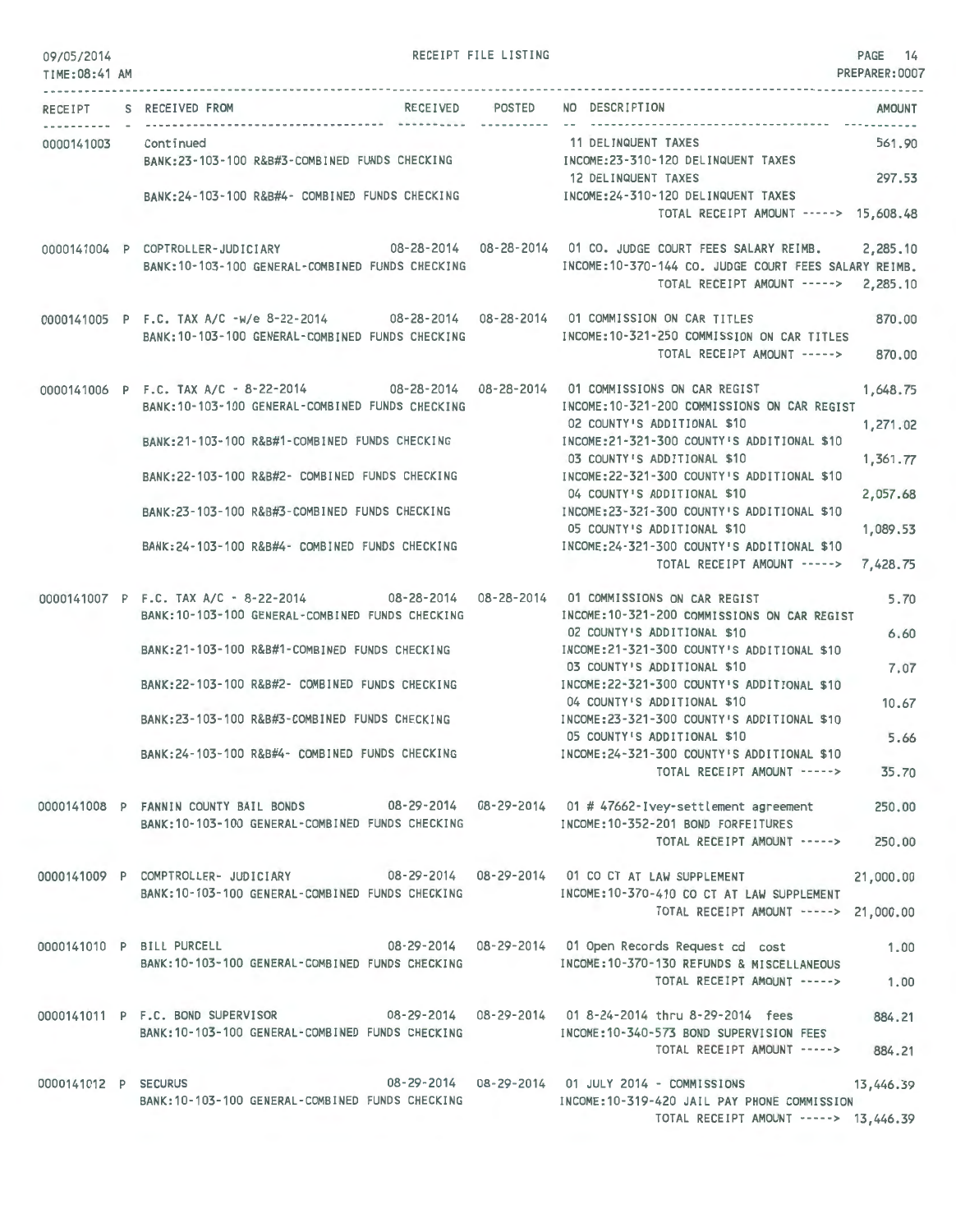| 09/05/2014<br>TIME: 08:41 AM |                                                                                                             | RECEIPT FILE LISTING                                                                                                                            | - 15<br>PAGE<br>PREPARER:0007 |
|------------------------------|-------------------------------------------------------------------------------------------------------------|-------------------------------------------------------------------------------------------------------------------------------------------------|-------------------------------|
| RECEIPT                      | S RECEIVED FROM<br>RECEIVED                                                                                 | DESCRIPTION<br>POSTED<br>NO.                                                                                                                    | <b>AMOUNT</b>                 |
| 0000141013 P                 | TEXAS Juvenile Justice Department 08-29-2014 08-29-2014<br>BANK: 10-103-100 GENERAL-COMBINED FUNDS CHECKING | 01 POSTAGE -2013 / 2014<br>INCOME: 10-575-311 POSTAGE                                                                                           | 53.78                         |
|                              | BANK: 10-103-100 GENERAL-COMBINED FUNDS CHECKING                                                            | 02 TELEPHONE -2013 / 2014<br>INCOME: 10-575-420 TELEPHONE<br>TOTAL RECEIPT AMOUNT ----->                                                        | 52.48<br>106.26               |
| 0000141014 P                 | 08-29-2014<br>CHARLES WALTZ<br>BANK:22-103-100 R&B#2- COMBINED FUNDS CHECKING                               | 08-29-2014<br>01 # 109538 - Trenton High Meadows<br>INCOME: 22-370-150 TRENTON HIGH MEADOWS SUBDIVISION<br>TOTAL RECEIPT AMOUNT -----> 1,400.00 | 1,400.00                      |
|                              |                                                                                                             |                                                                                                                                                 |                               |

REPORT TOTAL

 $\overline{\phantom{a}}$ 

498,301.77